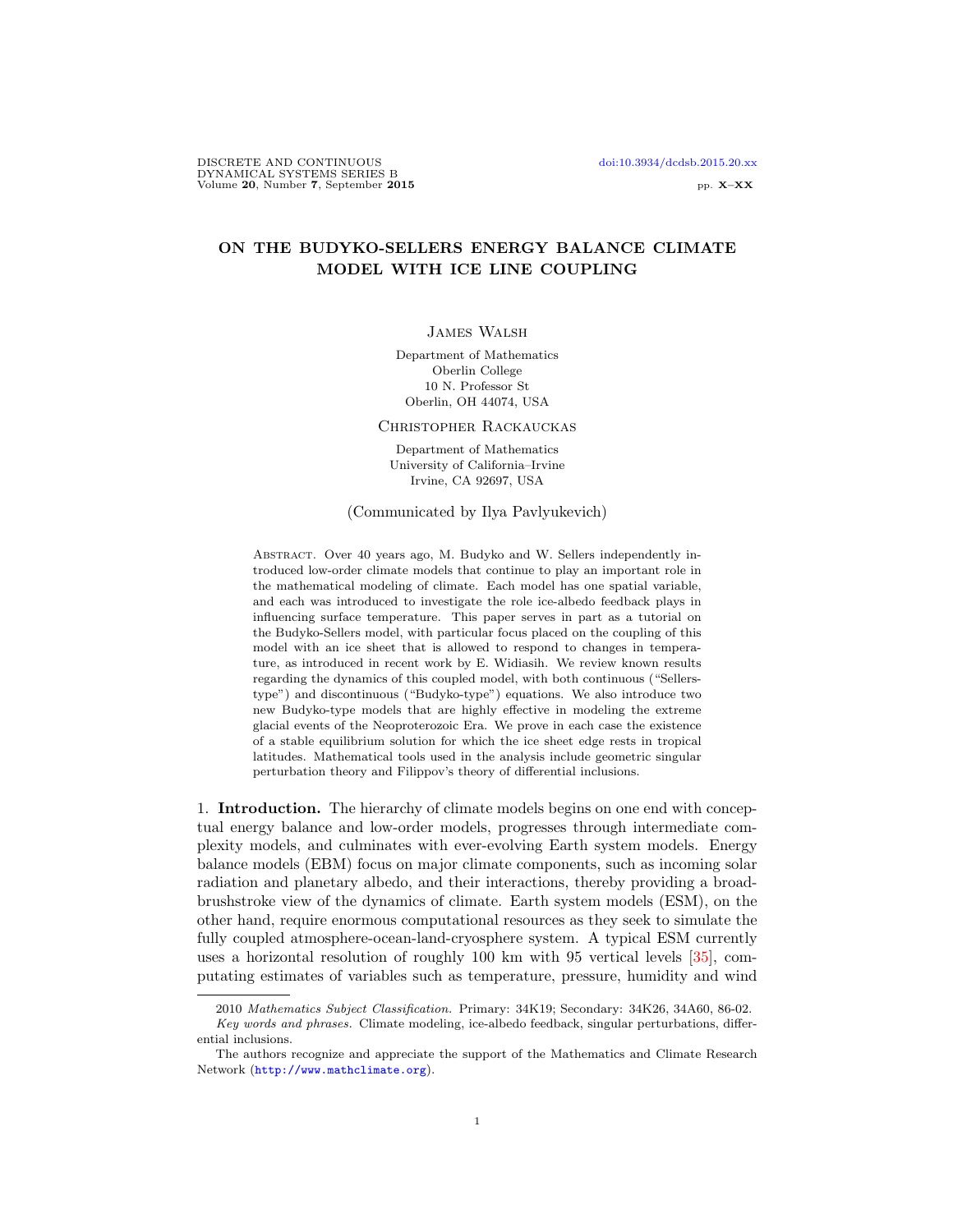velocity at each point of the three-dimensional grid at each time step. Due to the growing complexity of ESM, some now advocate a stochastic approach to climate modeling [\[22\]](#page-28-0).

Belying there simplicity, EBM (and the hierarchy of models more generally) play an important role in advancing our understanding of and our ability to predict the climate. Simple models, for example, allow for the investigation of climate sensitivity to changes in forcing over a wide range of parameter values. As stated eloquently by I. Held in [\[14\]](#page-28-1):

The most advanced comprehensive climate models effectively represent the current ability to simulate the climate system, and it is natural and appropriate to take the output of those models as the basis for predicting the future climate. However, it is the understanding of these responses—an understanding that depends on the presence of an emergent simplicity in the forced response which provides a level of confidence that justifies advising policy-makers and the public to pay heed to these predictions.

We also note the analysis of EBM lends itself to a mathematical treatment, with techniques from dynamical systems theory finding increasing use.

Many low-order climate models arise via finite dimensional (ODE) approximations of the governing system of PDEs, the latter derived from the corresponding physics. The most well known example, perhaps, is that provided by E. Lorenz in [\[20\]](#page-28-2), in which chaotic behavior was found in a general atmospheric circulation model consisting of three ODEs; other examples include [\[21\]](#page-28-3), [\[34\]](#page-29-1), [\[36\]](#page-29-2), [\[38\]](#page-29-3). Low-order models are often used to investigate low-frequency variability in various climate components, such as in ocean-atmosphere interactions  $([3], [4], [32], [37])$  $([3], [4], [32], [37])$  $([3], [4], [32], [37])$  $([3], [4], [32], [37])$  $([3], [4], [32], [37])$  $([3], [4], [32], [37])$  $([3], [4], [32], [37])$  $([3], [4], [32], [37])$  $([3], [4], [32], [37])$ . The time scale for models such as these is typically months or years.

Another approach to low-order models arises from the direct analysis of reactiondiffusion PDE defined on the 2-sphere arising from the balance equation for the heat fluxes involved. One is typically interested in the evolution of the 10-year mean surface temperature in this class of models. Existence of global solutions and a trajectory attractor are often the focus of the analyses. An introduction to this PDE approach to EBM is provided in Part II of [\[6\]](#page-28-6); other illustrative works include [\[7\]](#page-28-7), [\[8\]](#page-28-8), [\[9\]](#page-28-9), [\[16\]](#page-28-10).

We focus here on the seminal zonal average EBM introduced independently by M. Budyko [\[5\]](#page-28-11) and W. Sellers [\[33\]](#page-29-6) in 1969 to investigate ice-albedo feedback in the climate system. This work serves in part as a tutorial centered on these models, with a particular emphasis placed on their coupling with an ice sheet edge capable of responding to changes in temperature, introduced by E. Widiasih [\[40\]](#page-29-7). In addition, we present new albedo functions appropriate for modeling the climate of the extensive glacial periods of the Neoproterozoic Era (roughly 700 million years ago). We prove the existence of a stable equilibrium solution for finite approximations of the infinite-dimensional coupled model having an ice edge in tropical latitudes. This so-called Jormungand climate state was proposed in [\[1\]](#page-28-12) as an alternative to the Snowball Earth hypothesis, in which the Earth is posited to have been completely covered with ice as a consequence of ice-albedo feedback, as discussed below. The Jormungand state was found in simulations using an appropriately parametrized general circulation model (GCM) in [\[1\]](#page-28-12).

In the following section we present the models of Budyko and Sellers, commenting where appropriate on their shortcomings. The introduction of a dynamic ice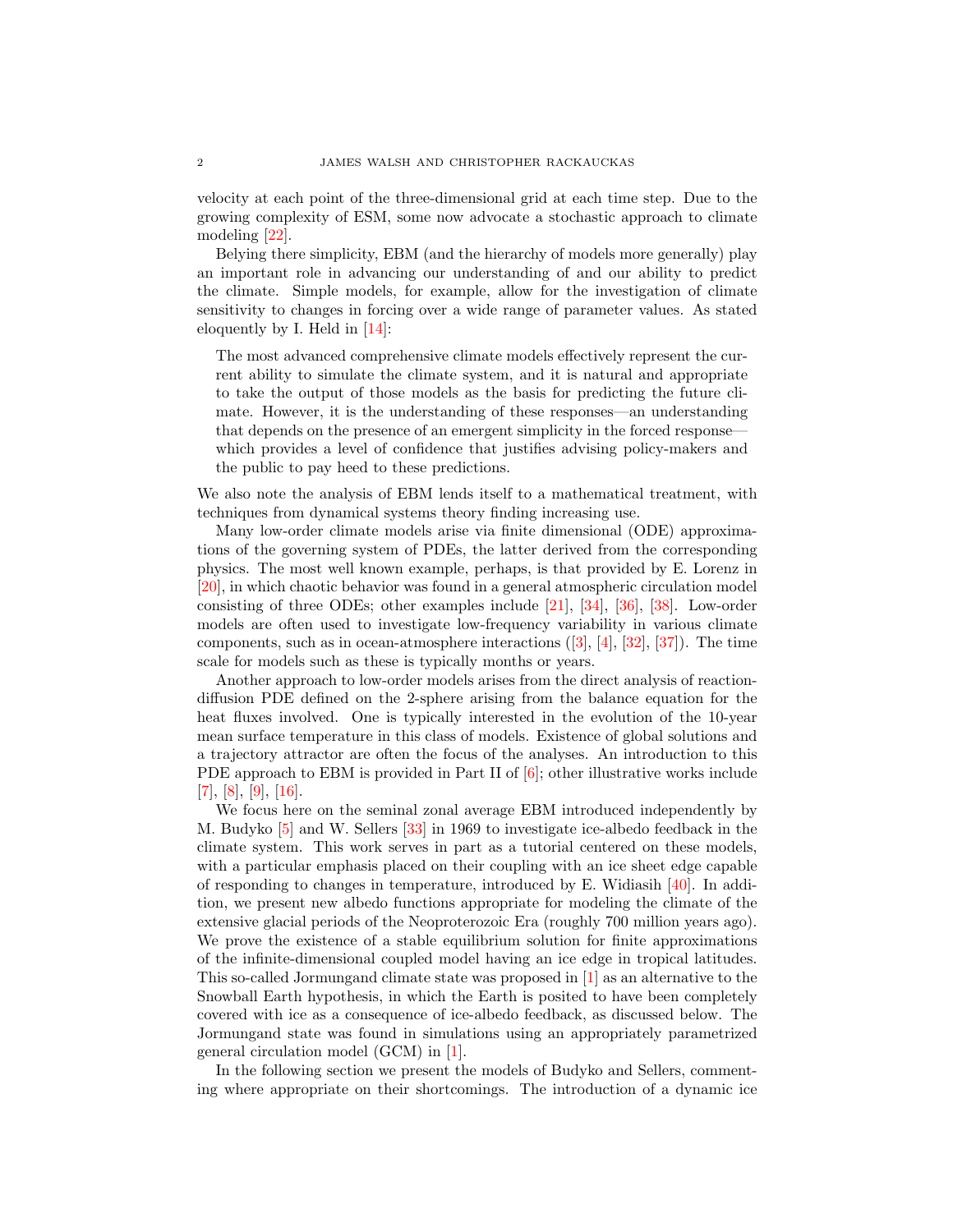line, coupled with the one-dimensional EBM, is presented in Section 3. We survey recent results for this system of equations with both continuous ("Sellers-type") and discontinuous ("Budyko-type") albedo functions.

Section 4 introduces the Jormungand climate model, for which we review known results for the Sellers-type model. We then introduce two new Budyko-type albedo functions, proving in each case the existence of a stable equilibrium solution with ice line near the equator. The analysis requires tools from invariant manifold theory and the theory of non-smooth dynamical systems.

We discuss additional applications of the techniques introduced in Section 4 and we summarize this work in the concluding section.

2. One-dimensional energy balance models. The dimension of a low-order climate model typically refers to the number of spatial variables. The models of Budyko and Sellers, concerned with the mean annual surface temperature in latitude zones, are each one-dimensional in this regard. (From a dynamical systems perspective, however, the state space of the model PDE below is infinite-dimensional.) At a given latitude, EBM of this type were historically expressed as a true energy balance, written in the general form

<span id="page-2-0"></span>
$$
E_{in} - E_{out} = E_{tran}.\tag{1}
$$

The "energy in"  $E_{in}$ -term corresponds to the incoming solar radiation (or *inso*lation), modulo the surface albedo, a measure of the extent to which insolation is reflected back into space. The  $E_{out}$ -term models the *outgoing longwave radia*tion (OLR) emitted by the Earth. Budyko chose an empirical approach, setting  $E_{out} = A + BT$ , where T (°C) is the mean annual surface temperature as a function of latitude, and A and B are constants determined by satellite data. Sellers chose a variant of the Stephan-Boltzmann Law for blackbody radiation, setting

<span id="page-2-1"></span>
$$
E_{out} = \sigma T^4 (1 - m \tanh(19 T^6 \times 10^{-16})),
$$

 $T$  in Kelvin. The lefthand side of  $(1)$  represents the zonal radiation balance.

The models of Budyko and Sellers differ significantly in the  $E_{tran}$ -term, used to model the transport of heat energy across latitudes. Sellers' model includes the net meridional fluxes of both water vapor (due to atmospheric currents) and sensible heat (due to atmospheric and ocean currents). Budyko, on the other hand, set  $E_{tran} = C(T - \overline{T})$ , where  $\overline{T}$  is the mean annual global surface temperature and  $C > 0$  is an empirical constant. We note others have modeled meridional energy transport as a diffusive process, setting  $E_{tran} = D\nabla^2 T$ , where D is a constant typically chosen to fit the present climate. Finite Legendre polynomial expansions are often used in the analysis in this case, due to the form the diffusion term takes in spherical coordinates  $([15], [19], [26], [27], [28],$  $([15], [19], [26], [27], [28],$  $([15], [19], [26], [27], [28],$  $([15], [19], [26], [27], [28],$  $([15], [19], [26], [27], [28],$  $([15], [19], [26], [27], [28],$  $([15], [19], [26], [27], [28],$  $([15], [19], [26], [27], [28],$  $([15], [19], [26], [27], [28],$  $([15], [19], [26], [27], [28],$  $([15], [19], [26], [27], [28],$  Chapter 10 in [\[13\]](#page-28-15), for example).

We focus here on Budyko's model due the simplicity of the OLR and energy transport terms. In addition, Budyko considered interactions between the atmosphere and hydrosphere, so one assumes the planetary surface consists of water and ice. While many early works assumed the energy was in balance as in [\(1\)](#page-2-0), we consider the corresponding dynamical equation first introduced in [\[15\]](#page-28-13):

$$
R\frac{\partial T}{\partial t} = Qs(y)(1 - \alpha(y)) - (A + BT) - C(T - \overline{T}).
$$
\n(2)

The variable  $\gamma$  is the sine of the latitude, chosen for convenience (the area of an infinitesimal latitudinal strip at  $y$  is proportional to  $dy$ ). As the model assumes a symmetry across the equator we take  $y \in [0, 1]$ , with  $y = 0$  at the equator and  $y = 1$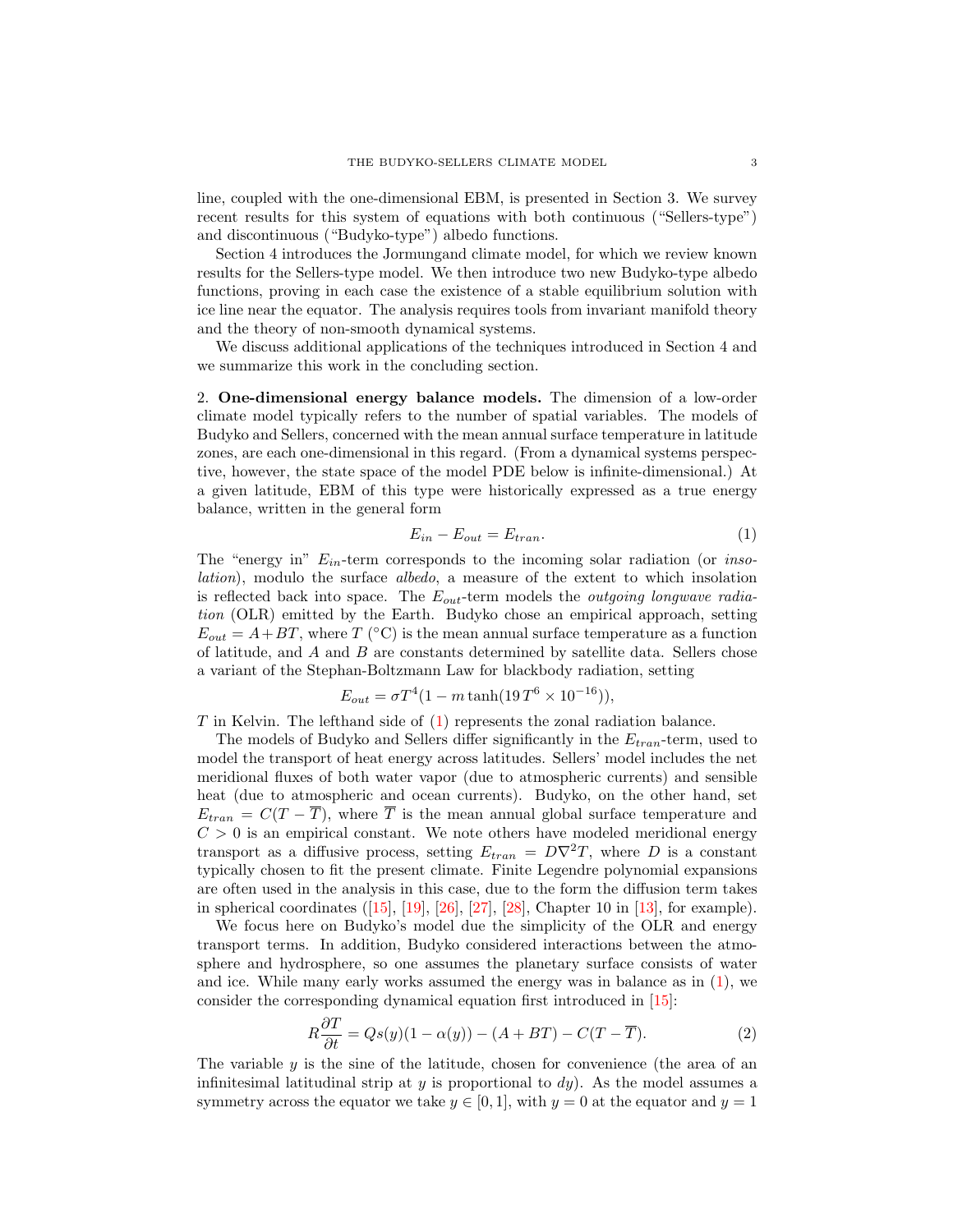at the north pole. We refer to  $y$  as the "latitude" in all that follows, assuming no confusion will arise on the reader's part.

The function  $T = T(y, t)$  (°C) is the annual mean surface temperature on the circle of latitude at y, and R is the heat capacity of the Earth's surface (with units  $J/(m^2 °C)$ ). The lefthand side of [\(2\)](#page-2-1) represents the change in energy stored in the Earth's surface at y; units on each side of  $(2)$  are Watts per meter squared  $(W/m^2)$ .

The mean annual global insolation is denoted by  $Q$ , with  $Q = 343 \text{ W/m}^2$  currently (generally, Q depends on the eccentricity of the Earth's orbit [\[24\]](#page-28-16)). The distribution of insolation across latitude is provided by  $s(y)$ , a function depending on the obliquity, or tilt, of the Earth's spin axis, and satisfying

<span id="page-3-0"></span>
$$
\int_0^1 s(y) dy = 1.
$$

We note  $s(y)$  can be computed from astronomical principles [\[24\]](#page-28-16), having explicit formulation

$$
s(y,\beta) = \frac{2}{\pi^2} \int_0^{2\pi} \sqrt{1 - (\sqrt{1 - y^2} \sin \beta \cos \gamma - y \cos \beta)^2} \, d\gamma,\tag{3}
$$

where  $\beta$  denotes obliquity (see Figure 1).



FIGURE 1. Insolation distribution  $s(y)$ . Dashed. Current values [\(3\)](#page-3-0) (obliquity 23.4°). Solid. The quadratic approximation  $s(y) =$  $1 + s_2p_2(y)$  [\(12\)](#page-7-0), uniformly within 2% of values given by [\(3\)](#page-3-0).

The function  $\alpha(y)$  represents the albedo, so that  $Q_s(y)(1-\alpha(y))$  is the  $E_{in}$ -term in [\(1\)](#page-2-0), while the  $A + BT$ - and  $C(T - \overline{T})$ -terms, introduced above, represent the OLR and meridional heat transport, respectively. We also note

<span id="page-3-1"></span>
$$
\overline{T} = \overline{T}(t) = \int_0^1 T(y, t) dy.
$$

2.1. Equilibrium solutions of Budyko's equation. The models of Budyko and Sellers were introduced to investigate how solutions of energy balance [\(1\)](#page-2-0) vary as parameters, such as Q, change. The corresponding time frame is thus hundreds of millennia. Working with [\(2\)](#page-2-1), first note an equilibrium solution  $T^* = T^*(y)$  satisfies

$$
Qs(y)(1 - \alpha(y)) - (A + BT^*) - C(T^* - \overline{T^*}) = 0.
$$
 (4)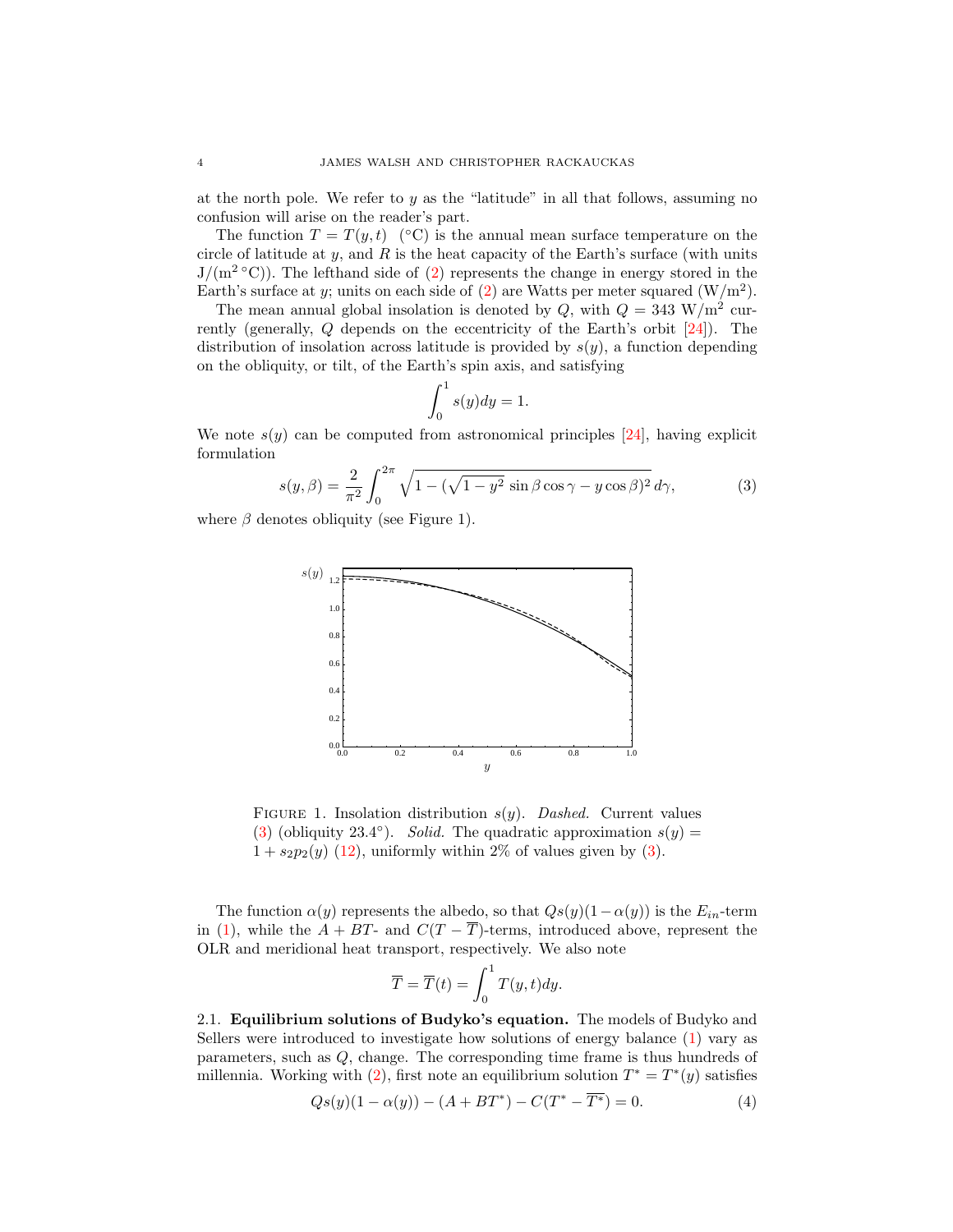Integrating [\(4\)](#page-3-1) from  $y = 0$  to  $y = 1$  yields

<span id="page-4-3"></span>
$$
Q(1 - \overline{\alpha}) - (A + B\overline{T^*}) = 0, \text{ where } \overline{\alpha} = \int_0^1 \alpha(y)s(y)dy,
$$
 (5)

from which it follows the mean global temperature at equilibrium is

<span id="page-4-0"></span>
$$
\overline{T^*} = \frac{1}{B}(Q(1 - \overline{\alpha}) - A). \tag{6}
$$

Substituting  $(6)$  into  $(4)$  and solving for  $T^*$  yields

<span id="page-4-1"></span>
$$
T^*(y) = \frac{1}{B+C} \left( Qs(y)(1-\alpha(y)) - A + \frac{C}{B}(Q(1-\overline{\alpha}) - A) \right).
$$
 (7)

Note  $T^*(y)$  is completely determined once the albedo function is specified. Many early models (including that of Sellers) expressed the albedo as a function of y and T, typically in the form

<span id="page-4-2"></span>
$$
\alpha(y,T) = \begin{cases} \alpha_w, & \text{if } T(y) > T_c \\ \alpha_s, & \text{if } T(y) < T_c, \end{cases} \qquad \alpha_w < \alpha_s. \tag{8}
$$

Here,  $T_c$  is a *critical temperature* above which ice is assumed to melt and below which ice forms. Thus if  $T(y) > T_c$  there is no ice and the albedo assumes a smaller value  $\alpha_w$  corresponding to open water, which is less reflective than snow and ice. For  $T(y) < T_c$  there is ice at y and the albedo has the larger value  $\alpha_s$  of snow-covered ice.

With this albedo formulation, however, equilibrium solution  $(7)$  can take a variety of nonsensical forms, an example of which is plotted in Figure 2 (after [\[23\]](#page-28-17)). If the explicit dependence on T is removed and  $\alpha = \alpha(y)$ , then R. McGehee has shown equilibrium solution [\(7\)](#page-4-1) is globally attracting under mild hypotheses ( $T(y) \in$  $L^{1}[0,1]$ , for example; see [\[23\]](#page-28-17)).



FIGURE 2. A nonsensical equilibrium solution  $T^*(y)$  with albedo function of the form [\(8\)](#page-4-2).  $T^*(y) < T_c$  on  $S = \left[\frac{1}{9}, \frac{2}{9}\right] \cup \left[\frac{1}{3}, \frac{2}{3}\right] \cup \left[\frac{7}{9}, \frac{8}{9}\right]$ and  $T^*(y) > T_c$  on  $S^c$ .

One focus of Budyko and Sellers was the role played by positive ice-albedo feedback in determining climate. A cooling of the planet would lead to the expansion of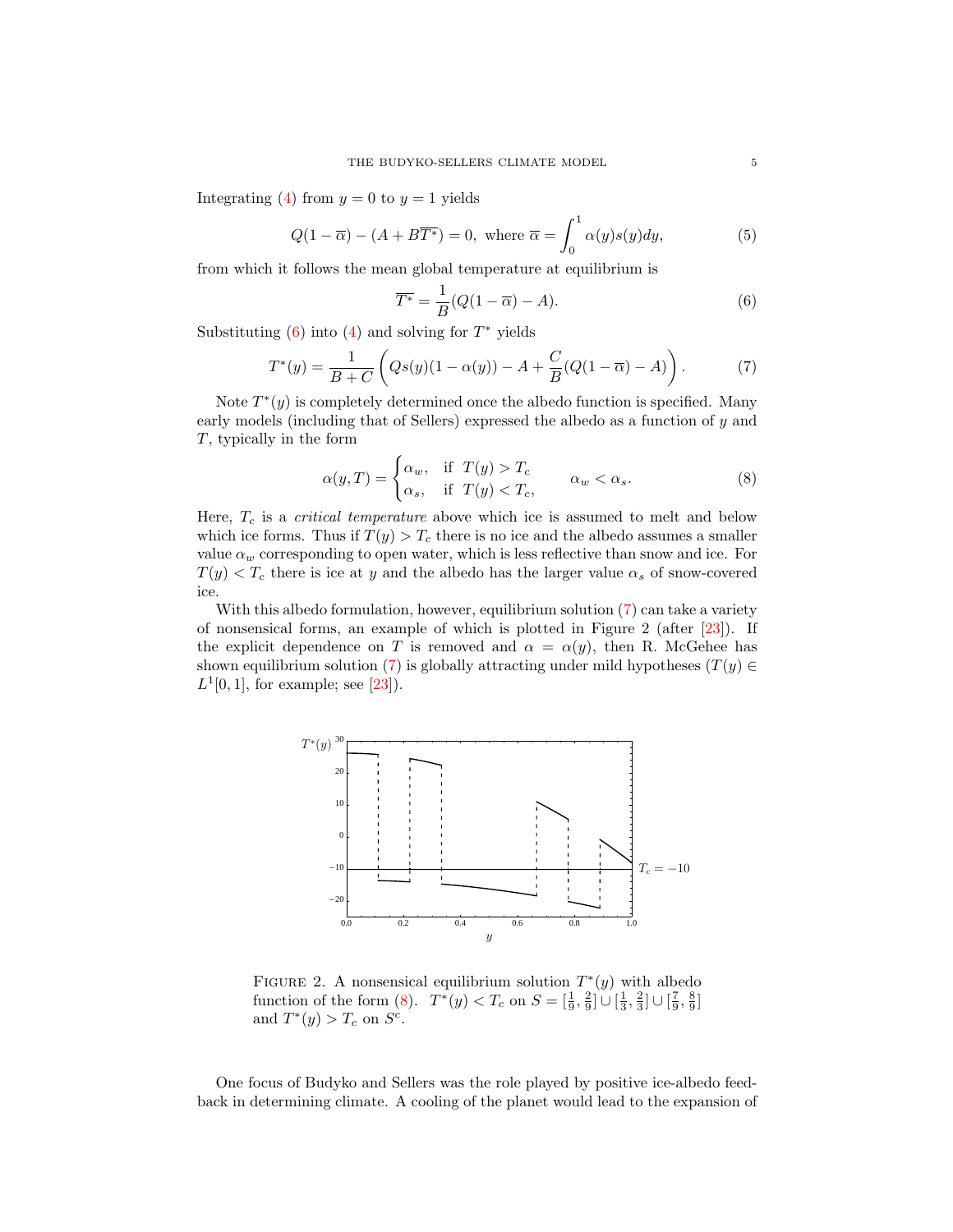an existing ice sheet, thereby increasing the albedo and reducing the temperature, leading to further ice sheet growth. The ice sheet would retreat were the planet to warm, reducing the albedo and increasing the temperature, so that the ice sheet would melt further. Might there exist a tipping point, the existence of an ice sheet sufficiently large, for example, so as to trigger a runaway Snowball Earth event? (Sellers was also interested in the potential consequences of a vanishing Arctic ice cap, as well as anthropogenic effects on climate, in [\[33\]](#page-29-6).)

Following Budyko [\[5\]](#page-28-11) we assume the planet has an ice cap, with ice existing everywhere above a certain latitude  $y = \eta$ , and with no ice south of  $y = \eta$ . The edge of the ice sheet  $\eta$  is called the *ice line*. The albedo function, now parametrized by  $\eta$ , is defined by

<span id="page-5-0"></span>
$$
\alpha(y,\eta) = \begin{cases} \alpha_w, & \text{if } y < \eta \\ \alpha_s, & \text{if } y > \eta \\ \alpha_0 = \frac{1}{2}(\alpha_w + \alpha_s) & \text{if } y = \eta, \end{cases}
$$
 (9)

EBM with an inherent discontinuity at  $\eta$  (as in [\(9\)](#page-5-0)) have been labeled "Budykotype" [\[7\]](#page-28-7). Sellers, on the other hand, assumed a continuous transition in the albedo function across the ice line, and EBM with this property are of "Sellers-type." We use this terminology in all that follows.

Equilibrium solutions  $(7)$  with albedo function  $(9)$  are plotted in Figure 3 for a variety of  $\eta$ -values. Note that

<span id="page-5-1"></span>
$$
\overline{\alpha} = \overline{\alpha}(\eta) = \alpha_1 \int_0^{\eta} s(y) dy + \alpha_2 \int_{\eta}^1 s(y) dy
$$

is parametrized by  $\eta$ , so that an equilibrium solution exists with ice sheet edge at  $\eta$  for all  $\eta \in [0,1]$ , that is, equilibrium solutions [\(7\)](#page-4-1) are parametrized by  $\eta$  as well. We write  $T_{\eta}^*(y)$  in place of  $T^*(y)$  when we wish to emphasize the dependence of [\(7\)](#page-4-1) on  $\eta$ .



FIGURE 3. Equilibrium solutions  $(7)$  with albedo function  $(9)$  for five  $\eta$ -values. Note  $T_{\eta_i}^*(\eta_i) = T_c$  only for  $i = 2, 5$ . Parameters:  $Q = 343, A = 202, B = 1.9, C = 3.04, \alpha_w = 0.32, \alpha_s = 0.62,$  $T_c = -10.$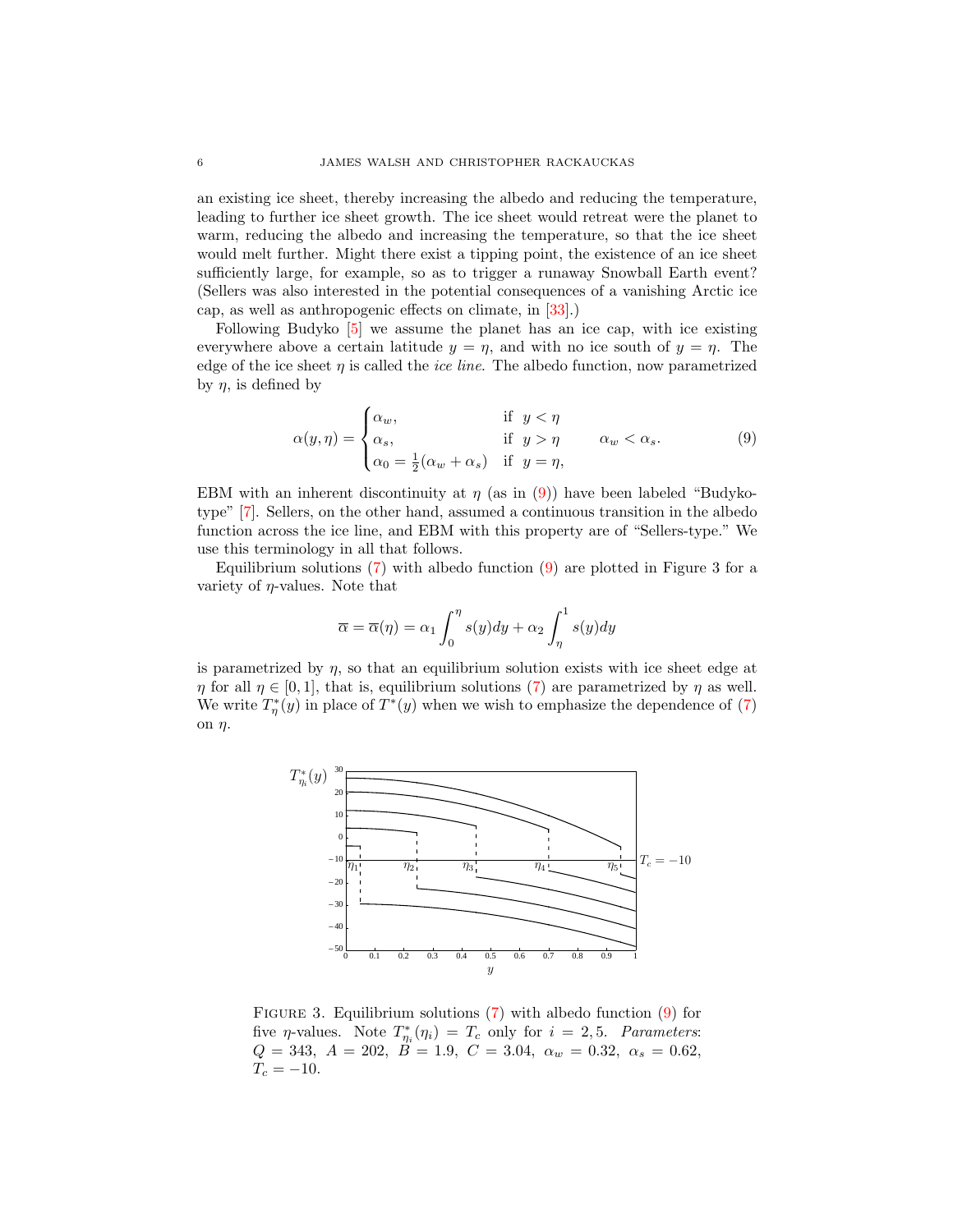

FIGURE 4. Ice line equilibrium position for Budyko's model with albedo function [\(9\)](#page-5-0) as a function of changes in the solar constant, relative to  $Q = 343 \text{ W/m}^2$ . Parameters as in Figure 3.

Each equilibrium solution has a discontinuity at  $\eta$ ; typically one sets the equilibrium temperature at the ice line to be the average

$$
T^*(\eta) = \frac{1}{2} \left( \lim_{y \to \eta^-} T^*(y) + \lim_{y \to \eta^+} T^*(y) \right)
$$
  
= 
$$
\frac{1}{B+C} \left( Qs(\eta)(1-\alpha_0) - A + \frac{C}{B} (Q(1-\overline{\alpha}(\eta) - A)) \right).
$$
 (10)

One then requires the equilibrium temperature at  $\eta$  to equal the critical temperature. With parameter values appropriate for today's climate there are two such equilibrium solutions, one having a small ice cap and the other a much larger ice cap (see Figure 3). Budyko was particularly interested in how these two preferred solutions vary with changes in Q.

Setting  $T^*(\eta)$  in [\(10\)](#page-5-1) equal to  $T_c$  gives a relationship between the position of the ice line at equilibrium and the parameter  $Q$ , which we plot in Figure 4. Note there are no equilibrium solutions with  $T^*(\eta) = T_c$  once Q decreases by roughly 5% from its current value. The implication is then that the planet plummets into a Snowball Earth episode for these Q-values (due to ice-albedo feedback), a possibility relevant to the Neoproterozoic Era, for example, when Q was 94% of its current value [\[29\]](#page-29-11). Notably, however, neither Budyko nor Sellers considered the stabilitytype (with respect to initial conditions) of these preferred equilibrium solutions with  $T^*(\eta)=T_c.$ 

The analysis above provides one example of the utility of simple one-dimensional EBM in exploring the role played by major climate system components (such as ice-albedo feedback). A significant drawback of the models of Budyko and Sellers, nonetheless, is that the ice line remains fixed for all time. One would expect the ice line to descend to lower latitudes if the absorbed insolation were to decrease, for example, and to move poleward if the planet were to warm. Similarly, if  $T^*(\eta) < T_c$ (as with  $T_{\eta_1}^*(y)$  in Figure 3) ice should form, and if  $T^*(\eta) > T_c$  (as with  $T_{\eta_i}^*(y)$ ,  $i =$ 3, 4, in Figure 3) the ice line should retreat. This shortcoming was remedied in [\[40\]](#page-29-7), in which a dynamic ice line was coupled to [\(2\)](#page-2-1). We survey recent approaches to the analysis of these coupled equations, for both Budyko- and Sellers-type systems, in the following section.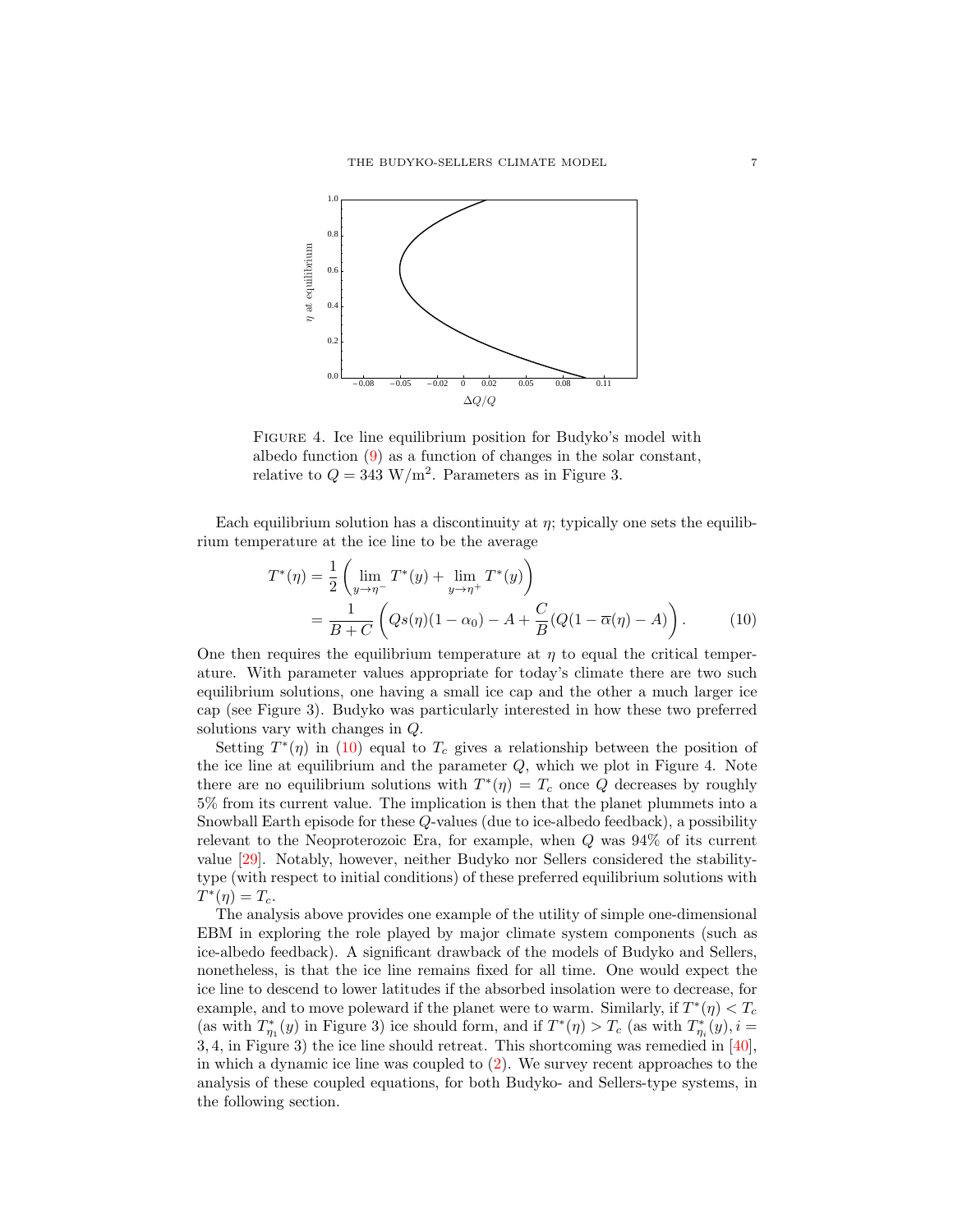3. A coupled temperature–ice line model. An equation for movement of the ice line in response to changes in temperature was introduced in [\[40\]](#page-29-7) in the simplest fashion. One considers the integro-differential system

$$
R\frac{\partial T}{\partial t} = Qs(y)(1 - \alpha(y, \eta)) - (A + BT) - C(T - \overline{T})
$$
 (11a)

<span id="page-7-2"></span><span id="page-7-1"></span>
$$
\frac{d\eta}{dt} = \varepsilon (T(\eta, t) - T_c), \tag{11b}
$$

where  $\varepsilon > 0$  is a parameter governing the relaxation time of the ice sheet (y and  $\eta$ ) are as in the preceding section).

The temperature distribution  $T(y, t)$  evolves according to Budyko's equation [\(11a\)](#page-7-1), while the dynamics of  $\eta$  are determined by the temperature at the ice line, relative to the critical temperature. The ice sheet retreats toward the pole if  $T(\eta, t) > T_c$ , and moves equatorward if  $T(\eta, t) < T_c$ .

In the analyses of  $(11)$  carried out to date expression  $(3)$  is replaced by the approximation

<span id="page-7-0"></span>
$$
s(y) = 1 + s_2 p_2(y), \ s_2 = -0.482, \text{ and } p_2(y) = \frac{1}{2}(3y^2 - 1)
$$
 (12)

is the second Legendre polynomial [\[27\]](#page-29-9) (see Figure 1). We assume  $s(y) = 1 + s_2p_2(y)$ in all that follows.

We turn first to results concerning the Sellers-type version of  $(11)$  presented in [\[40\]](#page-29-7).

3.1. The temperature–ice line model: Sellers-type. As a dynamical system, the state space of system [\(11\)](#page-7-2) for the Sellers-type model is of the form  $\mathcal{B} \times [0,1],$ where

$$
\mathcal{B} = \{f : \mathbb{R} \to \mathbb{R}, f \text{ bounded and continuous}\}
$$

is the function space containing the temperature profiles. The albedo function is set to

<span id="page-7-3"></span>
$$
\alpha(y,\eta) = \frac{1}{2}(\alpha_s + \alpha_w) + \frac{1}{2}(\alpha_s - \alpha_w) \cdot \tanh(M(y-\eta)),\tag{13}
$$

a continuous approximation of  $(9)$ . We note the computation of  $T^*(y)$  follows precisely as in Section 2.1, with  $\overline{\alpha}(\eta)$  (and hence  $T^*_{\eta}(y)$  in [\(7\)](#page-4-1)) again parametrized by  $\eta$ , given albedo function [\(13\)](#page-7-3). The graphs of  $T^*_{\eta}(y)$  become continuous approximations of those plotted in Figure 3.

In this setting, E. Widiasih proved the existence of an equilibrium with a stable, small ice cap for a discrete-time version of  $(11)$ , namely

$$
T_{n+1}(y) = T_n(y) + F(T_n, \eta_n)
$$
  
\n
$$
\eta_{n+1} = \eta_n + G(T_n, \eta_n),
$$
\n(14)

<span id="page-7-4"></span>where  $T_n(y)$  and  $\eta_n$  are the temperature at latitude y and the position of the ice line, respectively, at year n. (Note  $T_n = T_n(y)$  is solely a function of y in this discrete model, with time evolution indicated by the subscript n.) The function  $F$ in  $(14)$  is given by

<span id="page-7-5"></span>
$$
F(T, y) = \frac{K}{R}(Qs(y)(1 - \alpha(y, \eta)) - (A + BT) - C(T - \overline{T})),
$$

with  $K$  the number of seconds in one year, and

$$
G(T, \eta) = \varepsilon(T(\eta) - T_c). \tag{15}
$$

System  $(14)$  is in spirit an Euler's method approach to  $(11)$  with time step 1 year.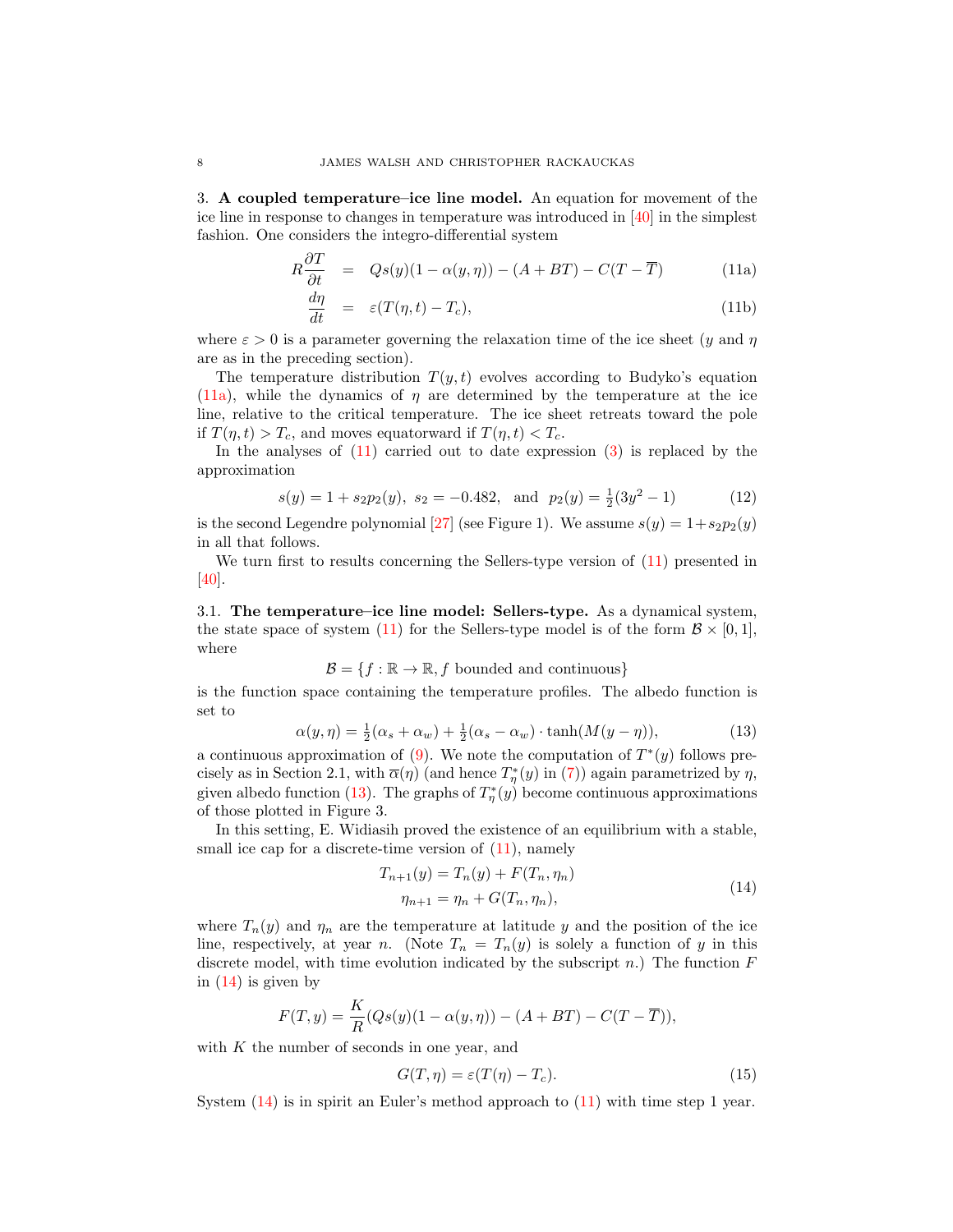For analytical convenience, y (and so  $\eta$ ) is embedded in the real line in [\[40\]](#page-29-7), so that the state space becomes  $\mathcal{B} \times \mathbb{R}$  (the reader is referred to [\[40\]](#page-29-7) for details). The norm on  $\mathcal{B} \times \mathbb{R}$  is given by  $||(f, x)||_{\mathcal{B} \times \mathbb{R}} = \max{||f||_{\infty}, |x|}.$ 

Widiasih studied iteration of the map

<span id="page-8-0"></span>
$$
m: \mathcal{B} \times \mathbb{R} \to \mathcal{B} \times \mathbb{R}, \ m(T(y), \eta) = (T(y) + F(T(y), \eta), \ \eta + G(T(y), \eta)). \tag{16}
$$

The intuition for her result stems from the following. Note the position of the ice line remains fixed when  $\varepsilon = 0$  in [\(14\)](#page-7-4). For  $\varepsilon = 0$ , fixed points of (14) thus arise when  $F(T, y) = 0$ , that is, for  $T^*(y) = T^*_\eta(y)$  as in [\(7\)](#page-4-1). Hence system [\(14\)](#page-7-4) admits an invariant manifold of fixed points  $\mathcal{T}^* = \{(T^*_\eta(y), \eta) : \eta \in \mathbb{R}\}\$  when  $\varepsilon = 0$ . If the temperature profiles were to converge quickly to expression [\(7\)](#page-4-1) relative to the movement of  $\eta$  (e.g., if  $\varepsilon$  was sufficiently small), then perhaps  $T^*_{\eta}(\eta)$  would serve as a good approximation to  $T(\eta)$  in [\(15\)](#page-7-5). Widiasih proved this is indeed the case: Using Hadamard's graph transform method [\[31\]](#page-29-12), she proved the existence of an attracting invariant manifold  $\mathcal{P}^*$  for map [\(16\)](#page-8-0) for  $\varepsilon$  positive and sufficiently small, using tools such as the Contraction Mapping Theorem in certain Banach spaces. In addition, she was able to use  $T_{\eta}^*(\eta)$  to determine the dynamics on the invariant manifold.

**Theorem 3.1.** [\[40\]](#page-29-7) For sufficiently small  $\varepsilon$ , there exists an attracting one dimensional invariant manifold for the map m. That is,

1. There exists a Lipschitz continuous map  $\Phi^* : \mathbb{R} \to \mathcal{B}$  such that

$$
\mathcal{P}^* = \left\{ (\Phi^*_{\eta}(y), \eta) : \eta \in \mathbb{R} \right\}
$$

is invariant under m.

2. There exists a closed set  $\widetilde{\mathcal{B}} \subset \mathcal{B}$  for which the invariant manifold is attracting. That is, given any  $\eta \in \mathbb{R}$ , if  $T \in \widetilde{\mathcal{B}}$  then the distance between  $m^k(T, \eta)$  and  $\mathbb{P}^*$  in the  $\mathcal{B} \times \mathbb{R}$ -norm decreases to 0 exponentially fast, where  $m^k$  denotes the  $k^{th}$  iterate of m.

Moreover,  $\mathcal{P}^*$  is within  $O(\varepsilon)$  of  $\mathcal{T}^*$  in the  $\mathcal{B} \times \mathbb{R}$ -norm.

The above theorem characterizes the behavior of solutions to system [\(14\)](#page-7-4) for  $\varepsilon$ sufficiently small. In particular, it follows that  $\Phi^*_{\eta}(\eta)$  is within  $O(\varepsilon)$  of  $T^*_{\eta}(\eta)$ , given that  $\mathcal{P}^*$  is within  $O(\varepsilon)$  of  $\mathcal{T}^*$  in the  $\mathcal{B} \times \mathbb{R}$ -norm. This motivates the plot of

<span id="page-8-1"></span>
$$
h(\eta) = T_{\eta}^*(\eta) - T_c \tag{17}
$$

shown in Figure 5. Note for parameters chosen to align with the current climate,  $h(\eta) = 0$  has two solutions  $\hat{\eta}_1 < \hat{\eta}_2$ . For  $\varepsilon$  sufficiently small, it follows that [\(14\)](#page-7-4) has two equilibrium solutions  $(\Phi_{\eta_i}^*(y), \eta_i)$ , with  $\eta_i$  near  $\hat{\eta}_i$ ,  $i = 1, 2$ . Moreover, from the graph in Figure 5 (and recalling  $\Phi_{\eta}^*(\eta)$  is within  $O(\varepsilon)$  of  $T_{\eta}^*(\eta)$ ), we see  $\Phi_{\eta}^*(\eta) < T_c$  for  $\eta > \eta_2$ , implying ice will form and the ice line descends toward  $\eta_2$ . For  $\eta \in (\eta_1, \eta_2)$  we have  $\Phi_{\eta}^*(\eta) > T_c$ , so the ice line retreats, again toward  $\eta_2$ . Hence  $(\Phi_{\eta_2}^*(y), \eta_2)$  is a stable equilibrium solution of [\(14\)](#page-7-4). Similarly, one finds  $(\Phi_{\eta_1}^*(y), \eta_1)$ is an unstable equilibrium solution.

It is also worth noting that ice forms if the planet were ever ice free  $(h(1) < 0)$ , and that a runaway Snowball Earth only occurs if  $\eta$  is ever positioned south of  $\eta_1$ . More generally, Theorem 3.1 implies the behavior of solutions to the infinitedimensional dynamical system [\(11\)](#page-7-2) is well approximated by the dynamics of the single ODE  $\dot{\eta} = \varepsilon h(\eta)$ , with h as in [\(17\)](#page-8-1).

Widiasih's work substantially improves Budyko's one-dimensional EBM. Theorem 3.1, for example, provides the dynamics implicit in Figure 4 with a rigorous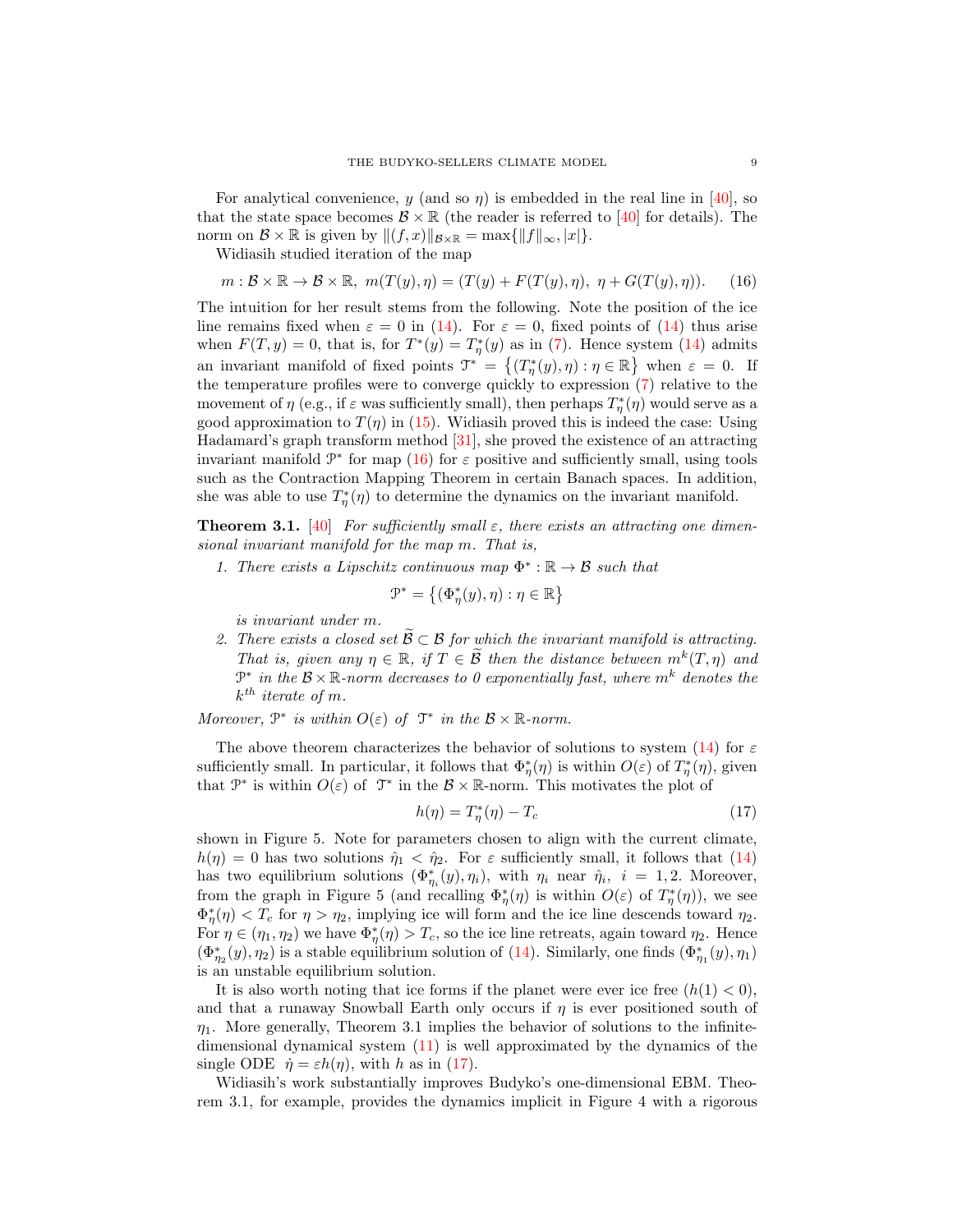

FIGURE 5. Solid. The function  $h(\eta)$  [\(17\)](#page-8-1) has two zeros for the Sellers-type coupled model with albedo function [\(13\)](#page-7-3). Dashed.  $h(\eta)$ from the ODE approximation  $(33)$ .  $M = 10$ ; other parameters as in Figure 3.

dynamical systems foundation. Decreasing Q from its present value shifts the solid curve in Figure 5 downward, so that the tipping point illustrated in Figure 4 and discussed in Section 2.1 can be seen to be the result of a saddle-node bifurcation (see Figure 6). The increased analytical difficulty arising from the addition of equation [\(11b\)](#page-7-1) must be noted, however. In the following section we highlight an alternative approach in which finite dimensional approximations to [\(11\)](#page-7-2) are used.



FIGURE 6. The saddle-node bifurcation for the Sellers-type coupled model with albedo function [\(13\)](#page-7-3). Parameters as in Figure 5.

3.2. The temperature–ice line model: Budyko-type. We begin this section by recalling Fenichel's Theorem ([\[10\]](#page-28-18), [\[11\]](#page-28-19); [\[17\]](#page-28-20) is a nice introduction to geometric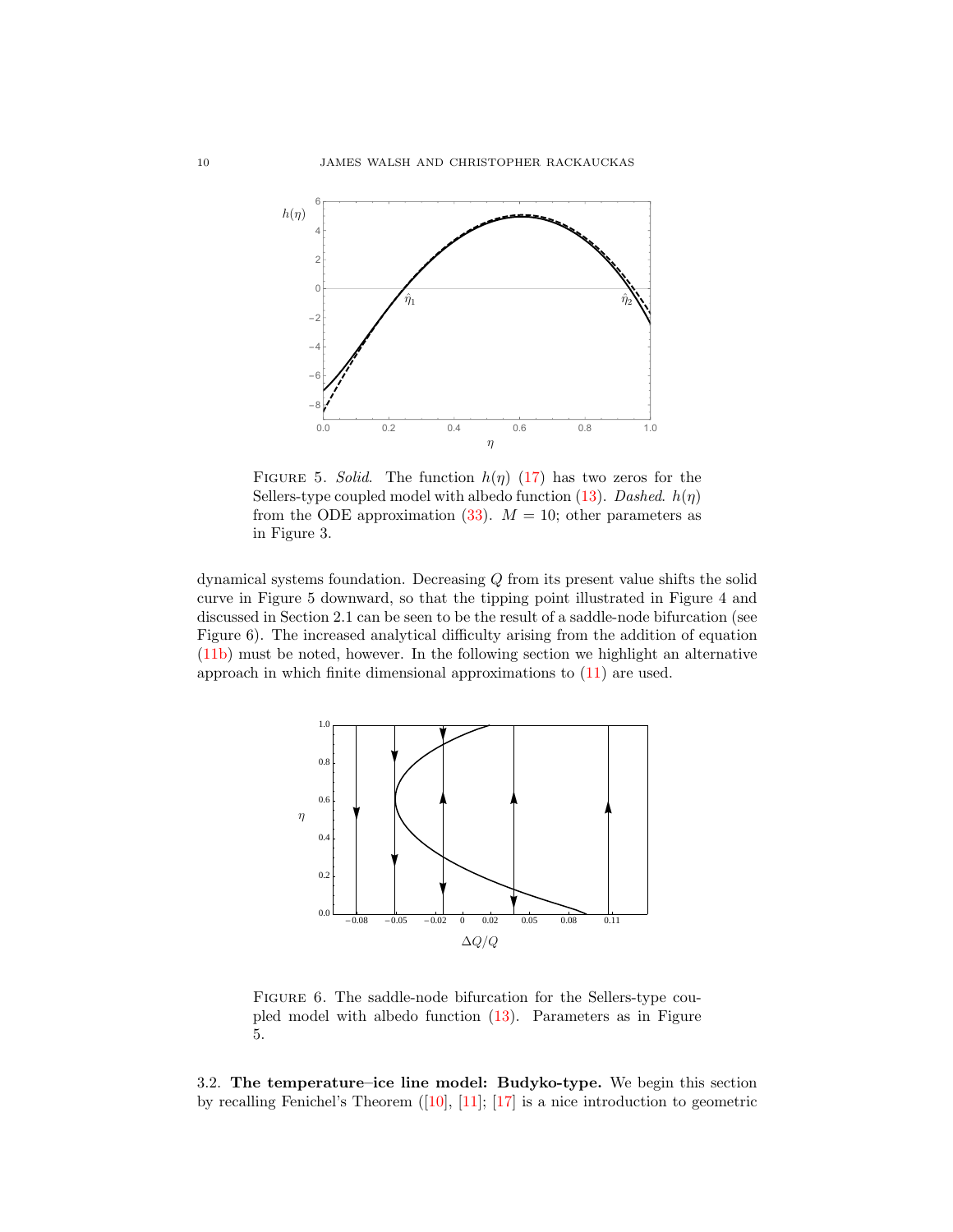singular perturbation theory). As the case in which the invariant manifold is the graph of a function is pertinent here, we present the theorem within that framework.

Consider a system of the form

<span id="page-10-0"></span>
$$
\begin{aligned}\n\dot{x} &= \varepsilon f(x, y, \varepsilon) \\
\dot{y} &= g(x, y, \varepsilon),\n\end{aligned} \tag{18}
$$

where  $x \in \mathbb{R}^n, y \in \mathbb{R}^m$  and  $\varepsilon$  is a real parameter. Assume f and g are each  $C^{\infty}$  on  $\mathbb{R}^{n+m} \times I$ , where I is an open interval containing 0. Assume the set of rest points when  $\varepsilon = 0$ ,

<span id="page-10-1"></span>
$$
\Lambda^0 = \{ (x, y) : g(x, y, 0) = 0 \} = \{ (x, y) : y = h^0(x) \},
$$

is the graph of a  $C^{\infty}$  function  $y = h^{0}(x)$ . Assume further that  $\Lambda^{0}$  is normally hyperbolic with regard to system [\(18\)](#page-10-0) when  $\varepsilon = 0$ .

**Theorem 3.2.** [\[10\]](#page-28-18) If  $\varepsilon$  is positive and sufficiently small, there exists a manifold  $\Lambda^{\varepsilon}$  within  $O(\varepsilon)$  of  $\Lambda^{0}$  and diffeomorphic to  $\Lambda^{0}$ . In addition,  $\Lambda^{\varepsilon}$  is locally invariant under the flow of [\(18\)](#page-10-0) and  $C^r$  (including in  $\varepsilon$ ) for any  $r < \infty$ .

**Remark 1.** (i) In this setting,  $\Lambda^{\varepsilon}$  is the graph of a function  $y = h^{\varepsilon}(x)$  that is  $C^{r}$ , in both x and  $\varepsilon$ , for any  $r < \infty$ .

(ii) Given that x parametrizes the manifold  $\Lambda^{\varepsilon}$ , the equation describing the dynamics on  $\Lambda^{\varepsilon}$  is

$$
\dot{x} = \varepsilon f(x, h^{\varepsilon}(x), \varepsilon). \tag{19}
$$

(iii) Changing the time scale ( $\tau = \varepsilon t$ ), [\(19\)](#page-10-1) can be rewritten

<span id="page-10-2"></span>
$$
\frac{dx}{d\tau} = f(x, h^{\varepsilon}(x), \varepsilon) = f(x, h^{0}(x), 0) + O(\varepsilon).
$$

We then have

$$
\dot{x} = \varepsilon f(x, h^{\varepsilon}(x), \varepsilon) = \varepsilon(f(x, h^{0}(x), 0) + O(\varepsilon)).
$$

(iv) The function  $y = h^0(x)$  (and  $y = h^{\varepsilon}(x)$  as well) is defined on a compact subset K of  $\mathbb{R}^n$ . In our applications of Theorem 3.2 below, K can be any compact subset of R.

An analysis of temperature–ice line model [\(11\)](#page-7-2) via finite Legendre polynomial expansions was presented in [\[25\]](#page-29-13). As mentioned in the introduction, the reduction of infinite-dimensional dynamical systems such as [\(11\)](#page-7-2) to a finite number of approximating ODEs is common in a mathematical approach to low-order climate modeling. McGehee and Widiasih were the first to use such an approach to analyze an approximation of energy balance model [\(11\)](#page-7-2) from a dynamics perspective, that is, to investigate the behavior of solutions as time varies. We conclude this section with a presentation of their approach. (We note we are now again in the setting  $T = T(y, t)$ , that is, T is a function of both y and t.)

In this analysis we return to the use of Budyko's discontinuous albedo function [\(9\)](#page-5-0). Recall the model assumption of symmetry across the equator  $y = 0$ . This implies in particular that  $T(y, t)$  is an even function of y. Also recall we are using

$$
s(y) = s_0 p_0(y) + s_2 p_2(y)
$$
, with  $s_0 = 1, s_2 = -0.482$ ,

and with  $p_0(y) = 1$  and  $p_2(y) = \frac{1}{2}(3y^2 - 1)$  the first two even Legendre polynomials, to approximate the insolation distribution [\(3\)](#page-3-0). Note this implies equilibrium solution [\(7\)](#page-4-1) of Budyko's equation [\(2\)](#page-2-1) is piecewise quadratic, with a discontinuity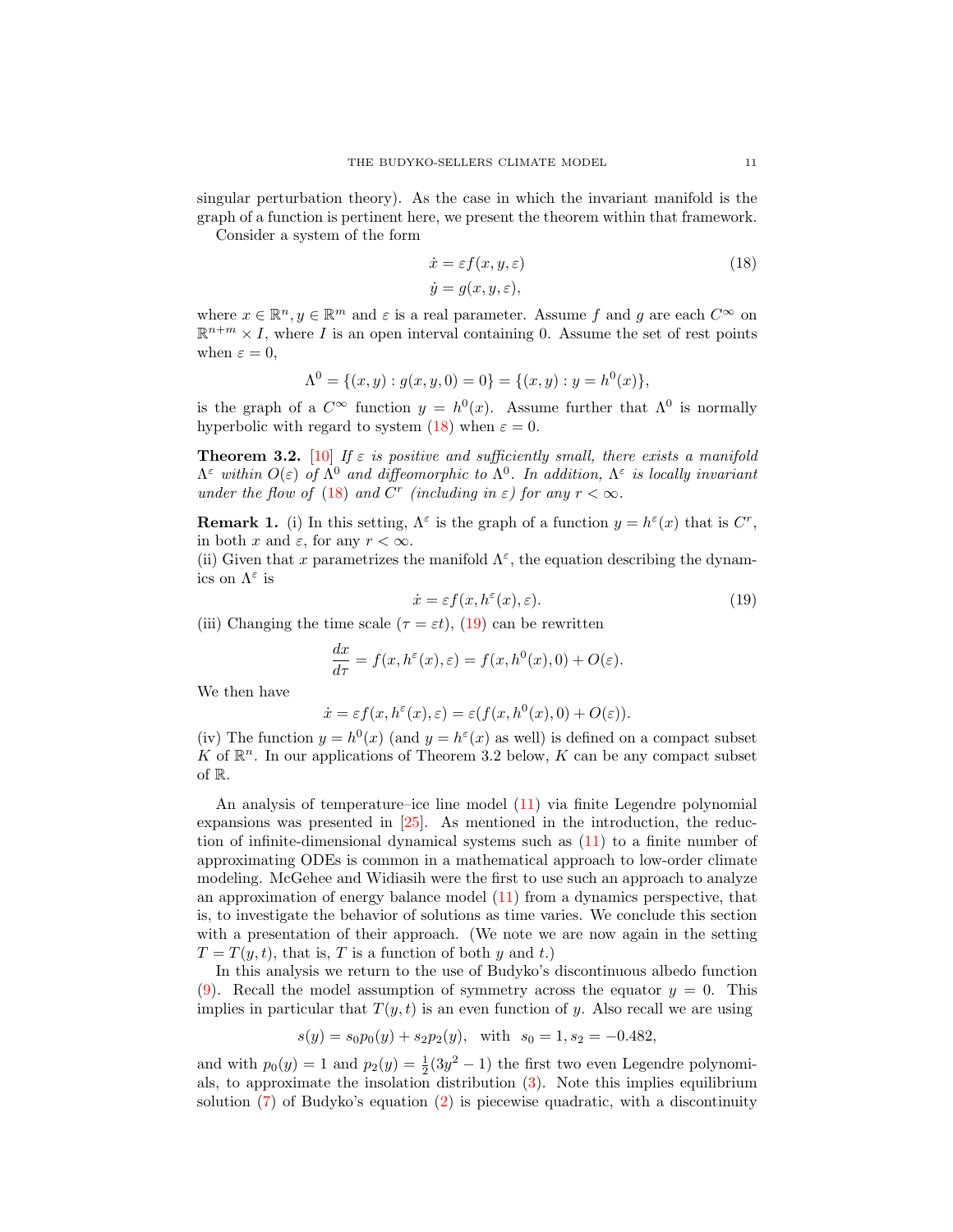at  $\eta$  due to albedo function [\(9\)](#page-5-0). This collectively serves to motivate the use of the approximation

<span id="page-11-0"></span>
$$
T(y,t) = \begin{cases} U(y,t) = u_0(t)p_0(y) + u_2(t)p_2(y), & y < \eta \\ V(y,t) = v_0(t)p_0(y) + v_2(t)p_2(y), & y > \eta \\ (U(\eta, t) + V(\eta, t))/2, & y = \eta \end{cases}
$$
(20)

in the analysis of equation  $(2)$  and system  $(11)$ . The problem then becomes to determine the coefficient functions  $u_i(t)$  and  $v_i(t)$ ,  $i = 0, 2$ .

To that end, substituting  $(20)$  into equation  $(2)$  yields

$$
R(\dot{u}_0 p_0 + \dot{u}_2 p_2) = Qs(y)(1 - \alpha_w) - A - (B + C)(u_0 p_0 + u_2 p_2) + C\overline{T}, \ y < \eta \tag{21}
$$
\n
$$
R(\dot{v}_0 p_0 + \dot{v}_2 p_2) = Qs(y)(1 - \alpha_s) - A - (B + C)(v_0 p_0 + v_2 p_2) + C\overline{T}, \ y > \eta,
$$

where

$$
\overline{T} = \overline{T}(\eta) = \int_0^{\eta} U(y, t) dy + \int_{\eta}^1 V(y, t) dy
$$
\n
$$
= \eta u_0 + (1 - \eta) v_0 + P_2(\eta) (u_2 - v_2), \quad P_2(\eta) = \int_0^{\eta} p_2(y) dy.
$$
\n(22)

Equating coefficients of  $p_0$  and  $p_2$ , respectively, in each equation in [\(21\)](#page-11-0) (and recalling  $s(y) = p_0(y) + s_2p_2(y)$ , one arrives at the four-dimensional system

<span id="page-11-2"></span><span id="page-11-1"></span>
$$
R\dot{u}_0 = Q(1 - \alpha_w) - A - (B + C)u_0 + C\overline{T}
$$
  
\n
$$
R\dot{v}_0 = Q(1 - \alpha_s) - A - (B + C)v_0 + C\overline{T}
$$
  
\n
$$
R\dot{u}_2 = Qs_2(1 - \alpha_w) - (B + C)u_2
$$
  
\n
$$
R\dot{v}_2 = Qs_2(1 - \alpha_s) - (B + C)v_2,
$$
  
\n(23)

with  $\overline{T}$  given by [\(22\)](#page-11-1). With temperature T at the ice line  $\eta$  defined as in [\(20\)](#page-10-2) we note, for future reference,

<span id="page-11-4"></span>
$$
T(\eta) = \frac{1}{2}(u_0 + v_0) + \frac{1}{2}(u_2 + v_2)p_2(\eta)
$$

(for ease of exposition, we suppress the dependence on  $t$  here and in the following). The change of variables  $w = \frac{1}{2}(u_0 + v_0)$ ,  $z = u_0 - v_0$  transforms [\(23\)](#page-11-2) into

$$
R\dot{w} = Q(1 - \alpha_0) - A - (B + C)w + C\overline{T}(\eta)
$$
\n(24a)

<span id="page-11-3"></span>
$$
R\dot{z} = Q(\alpha_s - \alpha_w) - (B + C)z \tag{24b}
$$

$$
R\dot{u}_2 = Qs_2(1 - \alpha_w) - (B + C)u_2 \tag{24c}
$$

$$
R\dot{v}_2 = Qs_2(1-\alpha_s) - (B+C)v_2,
$$
 (24d)

where

<span id="page-11-5"></span>
$$
\overline{T}(\eta) = w + \left(\eta - \frac{1}{2}\right)z + P_2(\eta)(u_2 - v_2)
$$
\n(25)

and

<span id="page-11-7"></span>
$$
T(\eta) = w + \frac{1}{2}(u_2 + v_2)p_2(\eta)
$$
\n(26)

in the new variables.

We see equations [\(24b\)](#page-11-3)-[\(24d\)](#page-11-3) decouple and are each linear. As  $-(B+C)/R < 0$ , we have

<span id="page-11-6"></span>
$$
z(t) \to z^* = L(\alpha_s - \alpha_w), \ u_2(t) \to u_2^* = Ls_2(1 - \alpha_w), \text{ and } v_2(t) \to v_2^* = Ls_2(1 - \alpha_s)
$$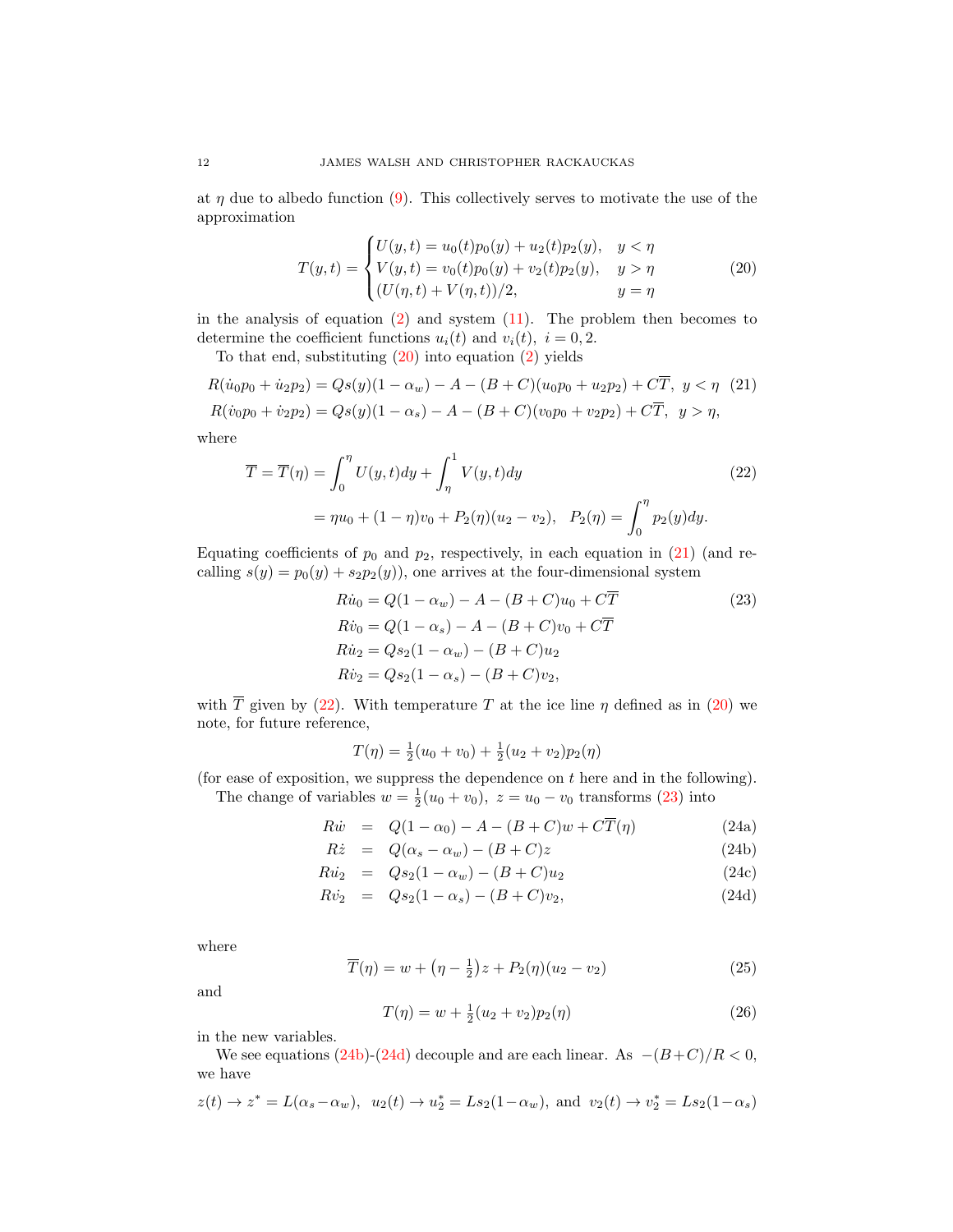as  $t \to \infty$  for all initial conditions, where we have set

$$
L = \frac{Q}{B+C}.
$$

Thus [\(24\)](#page-11-4) admits a globally attracting invariant line on which the dynamics are governed by equation  $(24a)$  which, using  $(25)$  and simplifying, becomes

$$
R\dot{w} = Q(1 - \alpha_0) - A - (B + C)w + C(w + (\eta - \frac{1}{2})z^* + P_2(\eta)(u_2^* - v_2^*))
$$
  
=  $Q(1 - \alpha_0) - A - Bw + CL(\alpha_s - \alpha_w)(\eta - \frac{1}{2} + s_2P_2(\eta))$ . (27)

One can write [\(27\)](#page-11-6) in the form

<span id="page-12-1"></span>
$$
R\dot{w} = -B(w - F(\eta)),\tag{28}
$$

where

<span id="page-12-5"></span>
$$
F(\eta) = \frac{1}{B} \left( Q(1 - \alpha_0) - A + CL(\alpha_s - \alpha_w)(\eta - \frac{1}{2} + s_2 P_2(\eta)) \right). \tag{29}
$$

We see that for each fixed  $\eta$ , equation [\(28\)](#page-12-1) has an attracting equilibrium solution given by  $w^* = F(\eta)$ , similar in spirit to the role played by solutions [\(7\)](#page-4-1) in the analysis of PDE [\(2\)](#page-2-1). Indeed, plugging  $u_2^*$  and  $v_2^*$  into [\(25\)](#page-11-5) and using the formulation of  $F(\eta)$  above, one can show

<span id="page-12-2"></span>
$$
\overline{T}(\eta) = w + \frac{1}{C}(BF(\eta) - Q(1 - \alpha_0) + A).
$$

Hence for fixed  $\eta$ , the variable w is simply a translate of the global mean temperature [\[25\]](#page-29-13).

Preferred equilibrium solutions again satisfy  $T(\eta) - T_c = 0$ . Plugging  $u_2^*$  and  $v_2^*$ into [\(26\)](#page-11-7) allows one to write  $T(\eta) - T_c = 0$  equivalently as

$$
w + \frac{1}{2}(u_2^* + v_2^*)p_2(\eta) - T_c = w + Ls_2(1 - \alpha_0)p_2(\eta) - T_c = 0.
$$
 (30)

Note [\(30\)](#page-12-2) can be written

<span id="page-12-3"></span>
$$
w - G(\eta) = 0, \ G(\eta) = -Ls_2(1 - \alpha_0)p_2(\eta) + T_c.
$$
 (31)

The intersection of the curves  $w = F(\eta)$  and  $w = G(\eta)$  in the  $(\eta, w)$ -plane then provide equilibria  $w^* = F(\eta)$  satisfying  $T(\eta) = T_c$ . With parameters appropriate for today's climate there are again two such solutions, illustrated in Figure 7.

To investigate the stability of these equilibria for the coupled model we reintroduce Widiasih's equation [\(11b\)](#page-7-1) which, in the context of the approximation presented here, becomes

<span id="page-12-4"></span>
$$
\dot{\eta} = \varepsilon (T(\eta) - T_c) = \varepsilon (w - G(\eta)),
$$

with  $G(\eta)$  as in [\(31\)](#page-12-3). We thus arrive at the two-dimensional system

$$
\dot{\eta} = \varepsilon (w - G(\eta))
$$
\n
$$
R\dot{w} = -B(w - F(\eta)).
$$
\n(32)

When  $\varepsilon = 0$  the ice line  $\eta$  remains fixed, and we have a globally attracting curve of rest points  $w^* = F(\eta)$ . By Fenichel's Theorem 3.2, system [\(32\)](#page-12-4) has an attracting invariant manifold for  $\varepsilon$  sufficiently small, on which the dynamics are well-approximated by the single ODE

<span id="page-12-0"></span>
$$
\dot{\eta} = \varepsilon (F(\eta) - G(\eta)).\tag{33}
$$

The graph of  $h(\eta) = F(\eta) - G(\eta)$  is the dashed curve in Figure 5. (As albedo function [\(9\)](#page-5-0) is the singular limit of [\(13\)](#page-7-3), the solid graph of  $h(\eta)$  in Figure 5, given by [\(17\)](#page-8-1), approaches the dashed graph of  $h(\eta) = F(\eta) - G(\eta)$  as  $M \to \infty$ .) We see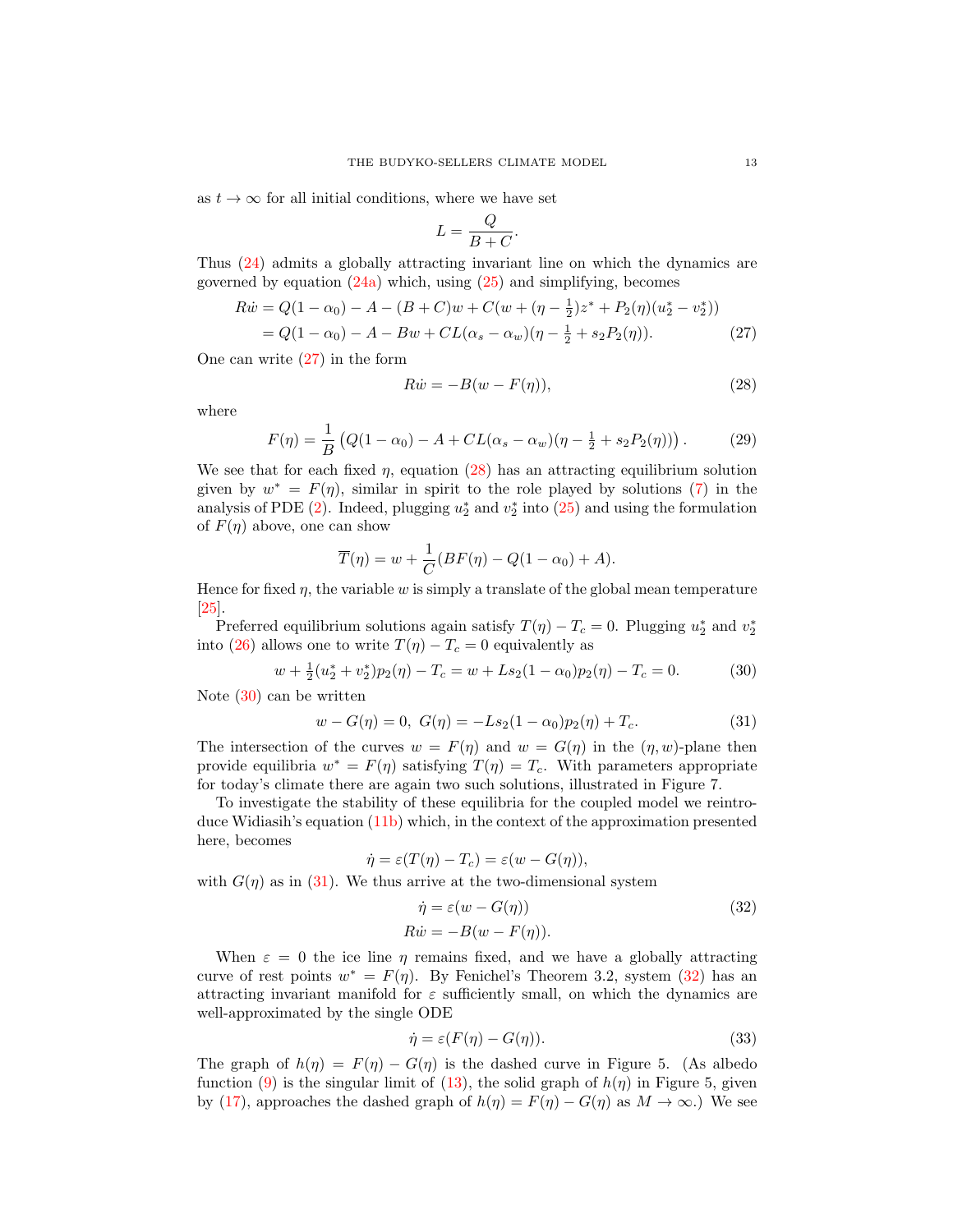

FIGURE 7. The phase plane for  $(32)$ . Dashed. w-nullcline. Dash-Dot. *η*-nullcline.  $\varepsilon R/B = 0.03$ ; other parameters as in Figure 3.

we have returned, via ODE approximations and invariant manifold theory, to the discussion of the dynamics presented in Section 3.1 subsequent to the statement of Theorem 3.1. Once again the small ice cap equilibrium solution is stable, while the large ice cap solution is unstable, for  $\varepsilon$  sufficiently small.

Alternatively, one can analyze system [\(32\)](#page-12-4) for any  $\varepsilon > 0$ , as in [\[25\]](#page-29-13). Label the two equilibrium solutions  $(\eta_i, w_i), i = 1, 2$ , as in Figure 7. Via linearization of [\(32\)](#page-12-4) at the equilibria, McGehee and Widiasih showed  $(\eta_1, w_1)$  is a saddle and  $(\eta_2, w_2)$  is a sink for any  $\varepsilon > 0$  (see Section 4.3). The stable and unstable manifolds of  $(\eta_1, w_1)$  are also plotted in Figure 7 for a particular choice of  $\varepsilon$ . Note the saddle  $(\eta_1, w_1)$  correlates with the large ice cap equilibrium solution for the infinitedimensional Sellers-type coupled model (Section 3.1), the latter solution admitting a one-dimensional unstable subspace in  $\mathcal{B} \times [0, 1]$ . The sink  $(\eta_2, w_2)$  corresponds to the stable small ice cap equilibrium for the Sellers-type coupled model.

There is then a globally attracting invariant curve for system [\(32\)](#page-12-4) for any  $\varepsilon$ 0, comprised in part by the unstable manifold of  $(\eta_1, w_1)$  for  $\eta \in (0, \eta_2)$ . (Any extension of this part of the invariant curve to  $\eta \in (\eta_2, 1)$  is not unique.) That the analysis holds for all  $\varepsilon > 0$  is an advantage of the ODE approximation approach, relative to the function space setting of the Sellers-type coupled model.

We see that the coupling of Budyko's equation [\(2\)](#page-2-1) with an ice line equation allows for an analysis of the EBM from a dynamical systems perspective, in the settings of both infinite-dimensional function spaces and finite-dimensional ODE approximations. In the following section we show that  $(11)$  is also a highly effective EBM when modeling the extensive glacial events of the Neoproterozoic Era. In particular, and as first found using a GCM in  $[1]$ , we find a stable large ice cap equilibrium solution for both the Sellers- and Budyko-type coupled models. The existence of this stable solution prevents (and serves as an alternative theory to) a runaway Snowball Earth event (recall Figure 6). The analysis of a modification of [\(11\)](#page-7-2) appropriate to the Neoproterozoic Era requires the theory of non-smooth dynamical systems for the Budyko-type model.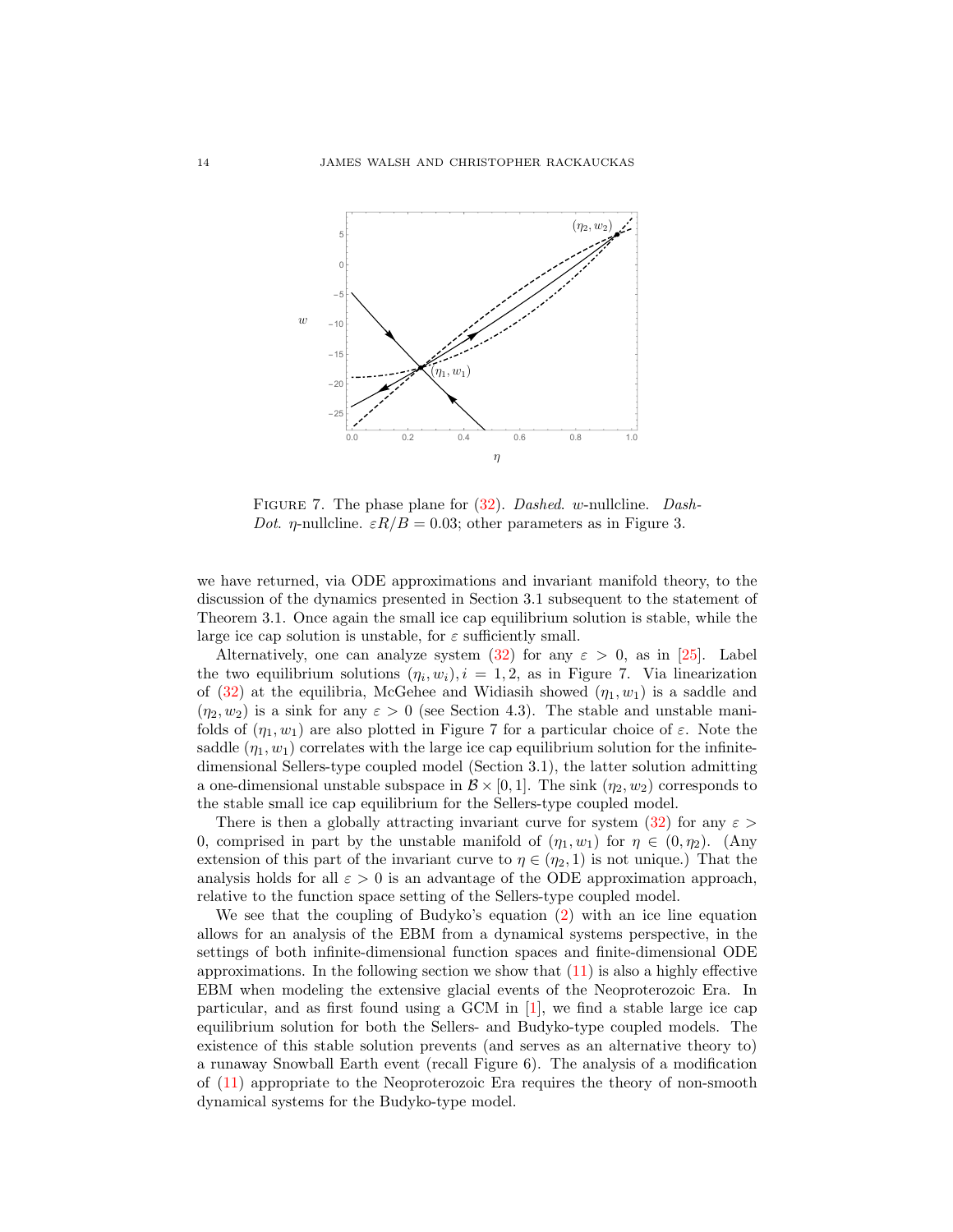4. Neoproterozoic glacial episodes and the Jormungand climate model. There is ample and varied scientific evidence indicating that ice sheets flowed into the ocean in tropical latitudes during two glacial episodes in the Neoproterozoic Era, roughly 630 and 715 million years ago ([\[29\]](#page-29-11) and references therein). This has led many to conjecture the planet was in fact in a Snowball Earth state during this era, due to positive ice-albedo feedback. Recall the EBM presented in Section 3 also indicated the Earth would become completely ice covered if the ice line  $\eta$  were to advance sufficiently far south.

Evidence also exists, however, indicating that photosynthetic organisms and more biologically complex sponges flourished both before and immediately after these glacial episodes [\[1\]](#page-28-12). This has led others to posit that an open strip of ocean water remained ice free during these glacial maxima, implying that the runaway advance of the ice sheet toward the equator was impeded in some fashion.

A mechanism by which the ice sheet might halt shy of the equator was presented in [\[1\]](#page-28-12). Using a GCM parametrized for the Neoproterozoic climate, Abbot et al found that evaporation exceeded precipitation in a latitudinal belt centered around 15-20◦ , due in part to the extreme cold. Ice forming at these latitudes would not be covered with snow, on average. This "bare" sea ice would then have an albedo  $\alpha_i$ , with  $\alpha_w < \alpha_i < \alpha_s$ . If the ice sheet advanced sufficiently, this decrease in albedo from  $\alpha_s$  to  $\alpha_i$  would serve to increase the absorbed insolation and raise the temperature near the ice line, potentially resulting in a stable ice cap with ice edge near the equator. Such a stable, large ice cap equilibrium solution, designated a Jormungand climate state by Abbot et al, was indeed produced using a GCM in [\[1\]](#page-28-12). We are interested in finding a Jormungand solution in a coupled temperature–ice line EBM of the type discussed in Section 3.

In the following sections we return to model [\(11\)](#page-7-2), albeit with an appropriately adjusted albedo function. We first review recent work for the Sellers-type model, in which a stable Jormungand state was shown to exist [\[39\]](#page-29-14). We then turn to new results concerning ODE approximations to the Budyko-type coupled model which, as we'll see, leads to a non-smooth analog of  $h(\eta)$  in [\(33\)](#page-12-0). As such, results from the theory of non-smooth dynamical systems will be brought to bear on the problem.

4.1. The Jormungand model: Sellers-type. Consider the infinite-dimensional dynamical model [\(11\)](#page-7-2), with state space  $\mathcal{B} \times \mathbb{R}$  as in Section 3.1. The primary idea introduced in [\[1\]](#page-28-12) with regard to albedo and the Neoproterozoic Era is the following. Fix a latitude  $y = \rho$ , and assume any ice forming south of  $\rho$  has no snow cover due to the precipitation shortfall in those latitudes. A Snowball Earth event in this scenario, for example, would have bare sea ice from  $y = 0$  to  $y = \rho$  and snow-covered ice from  $y = \rho$  to  $y = 1$ . We note the ice line  $\eta$  is still taken as the boundary between open water and ice, be it bare  $(\eta < \rho)$  or snow-covered  $(\rho < \eta)$ .

A continuous albedo function incorporating bare sea ice in this fashion was introduced in [\[39\]](#page-29-14). Assume the latitudinal extent of bare sea ice decreases linearly from the value  $\rho$  when  $\eta = 0$  to the value 0 when  $\eta = \rho$ . The function

$$
\delta(\eta) = \begin{cases}\n-\eta + \rho, & \eta < \rho \\
0, & \eta \ge \rho\n\end{cases}
$$

then provides for the width of the bare ice.

The Jormungand (Sellers-type) albedo function is defined by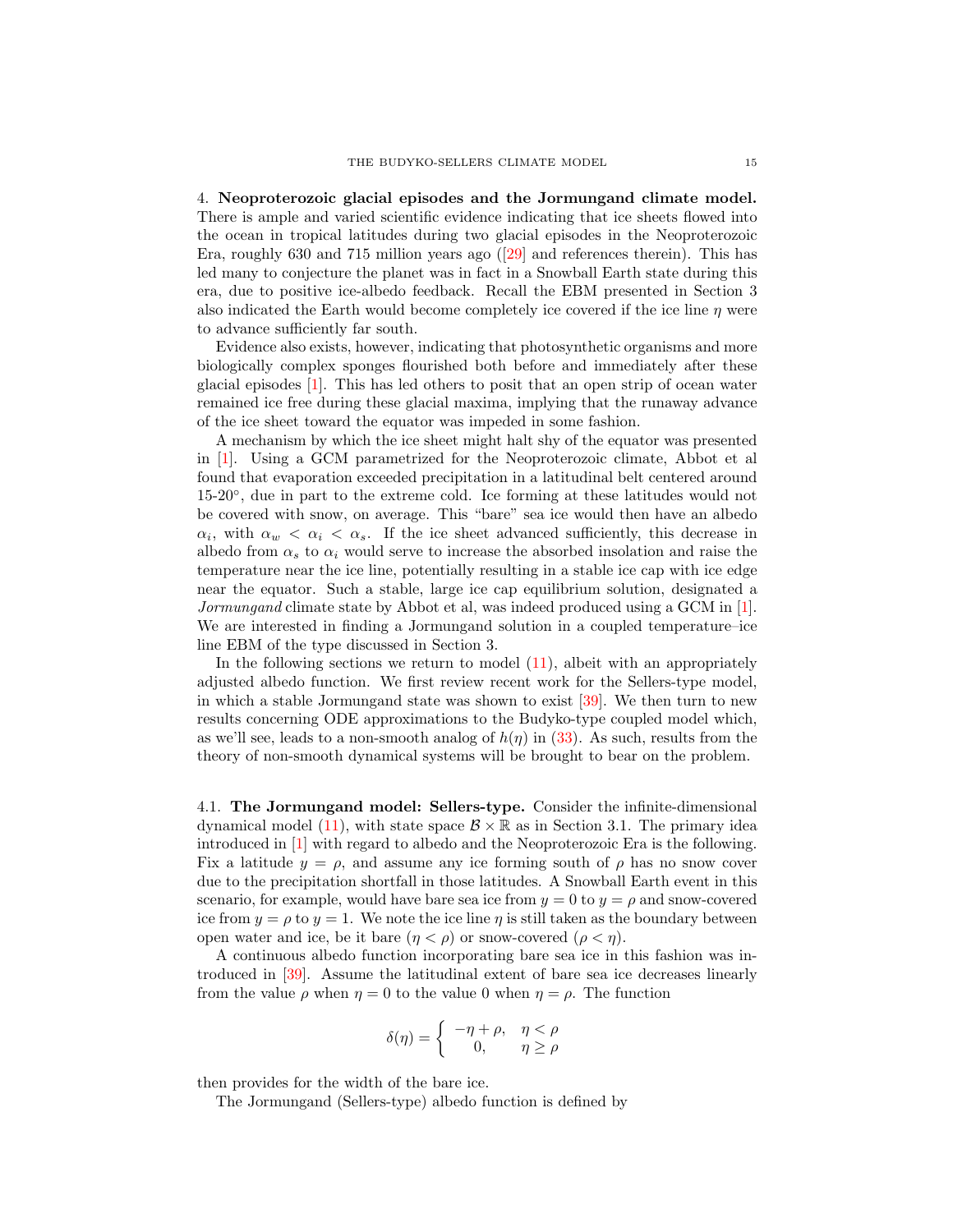<span id="page-15-0"></span>
$$
\alpha(y,\eta) = \frac{\alpha_s + \alpha_w}{2} + \frac{\alpha_i - \alpha_w}{2} \tanh(M(y-\eta)) + \frac{\alpha_s - \alpha_i}{2} \tanh(M(y-(\eta+\delta(\eta))))
$$
\n(34)

Intuitively, [\(34\)](#page-15-0) is a continuous approximation of a function that is 3-step, piecewise constant for  $\eta \in (0, \rho)$  and equal to [\(13\)](#page-7-3) for  $\eta \in (\rho, 1)$  (see Figure 8).



FIGURE 8. The Sellers-type albedo function given in  $(34)$ . The extent of bare sea ice linearly shrinks to 0 as  $\eta$  increases through ρ. Dashed: η = 0.1. Dash-Dot: η = 0.25. Solid: η = 0.5.



FIGURE 9. Equilibrium solutions of [\(2\)](#page-2-1) with albedo function [\(34\)](#page-15-0). Solid:  $\eta = 0.1$ . Dashed:  $\eta = 0.25$ . Dash-Dot:  $\eta = 0.4$ . Parameters:  $Q = 321, A = 167, B = 1.5, C = 2.25, M = 50, \alpha_w = 0.32, \alpha_i =$  $0.46, \alpha_s = 0.72, \rho = 0.35.$ 

Equilibrium solutions  $T^*(y)$  are once again computed as in Section 2.1, using [\(34\)](#page-15-0) in both the computation of  $\overline{\alpha}(\eta)$  in [\(5\)](#page-4-3) and in equation [\(7\)](#page-4-1). As previously, there are infinitely many equilibrium solutions  $T^*(y) = T^*_{\eta}(y)$ , one for each  $\eta$ value. A few such solutions are plotted in Figure 9, with parameters adjusted to the Neoproterozoic Era, as discussed in  $[1]$  and  $[39]$  (in particular,  $T_c$  has been set to  $0^{\circ}$ C).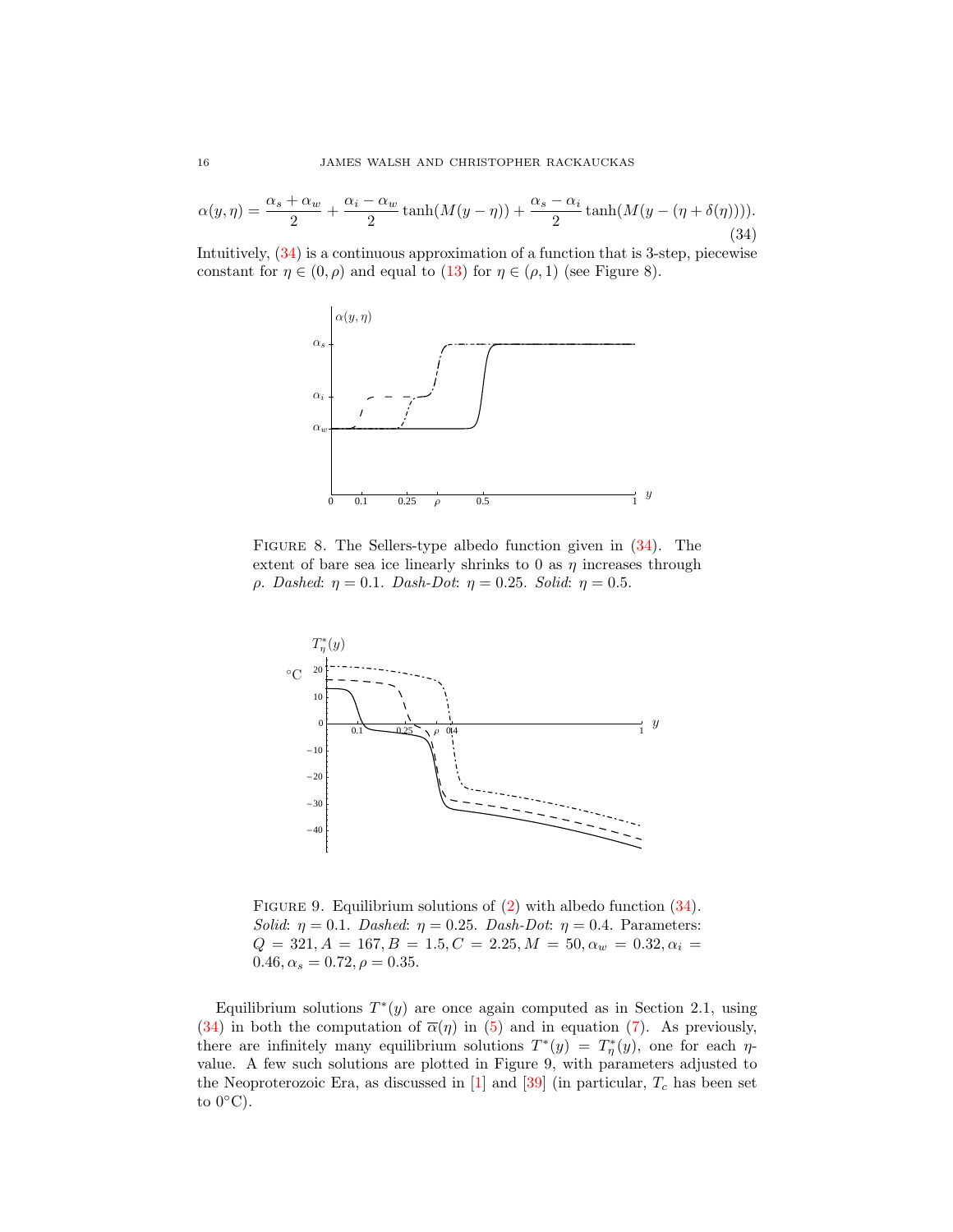Consider Widiasih's map [\(16\)](#page-8-0),  $m : \mathcal{B} \times \mathbb{R} \to \mathcal{B} \times \mathbb{R}$ , with albedo function [\(34\)](#page-15-0). Precisely as before, a manifold of fixed points  $\mathcal{T}^* = \{(T^*_\eta(y), \eta) : \eta \in \mathbb{R}\}$  of map m exists when  $\varepsilon = 0$ . In [\[39\]](#page-29-14) it is shown that Theorem 3.1 applies to this Jormungand Sellers-type model, implying the existence of a one-dimensional attracting manifold  $\mathcal{P}^* = \{(\Phi^*_{\eta}(y), \eta) : \eta \in \mathbb{R}\}\$  within  $O(\varepsilon)$  of  $\mathcal{T}^*$  and on which the dynamics are well approximated by the single ODE

<span id="page-16-0"></span>
$$
\dot{\eta} = \varepsilon (T_{\eta}^*(\eta) - T_c) = \varepsilon h(\eta), \tag{35}
$$

for  $\varepsilon$  sufficiently small. The plot of [\(35\)](#page-16-0) is shown in Figure 10. Mimicking the analogous discussion in Section 3.1, there are three fixed points  $(\Phi_{\eta_i}^*(\eta_i), \eta_i)$  on the *m*-invariant manifold, with  $n_i$  close to the  $\hat{n}_i$  illustrated in Figure 10, where  $n_1 < n_2 < n_3$ . Note, however, the large ice cap solution corresponding to  $\eta_1$  is stable in this case. For  $\eta < \eta_1$ ,  $h(\eta) > 0$  and the ice line retreats toward  $\eta_1$ , while for  $\eta \in (\eta_1, \eta_2)$ ,  $h(\eta) < 0$  and the ice line descends toward  $\eta_1$ . Similarly, the equilibrium solution corresponding to  $\eta_3$  is stable, while that with ice line at  $\eta_2$  is unstable. An adjustment to the albedo function as in [\(34\)](#page-15-0) leads to an attracting Jormungand state for the infinite-dimensional temperature–ice line coupled model  $(11).$  $(11).$ 



FIGURE 10. The Sellers-type  $h(\eta)$  [\(35\)](#page-16-0) for the Jormungand model. Parameters as in Figure 9.

We remark that the Snowball Earth state is unstable in the sense that  $h(0) > 0$ in Figure 10. This is due to the increased absorption of insolation at latitudes south of  $y = \rho$ , so that bare sea ice melts ( $\eta$  approaches  $\eta_1$ ). On the other hand, an ice free Earth remains unstable, as in Section 3.1, since we again have  $h(1) < 0$ .

Before continuing on to the ODE approach, we pause to present the bifurcation diagram shown in Figure 11. We plot the behavior of the ice line for the Jormungand model as a function of the change in insolation relative to  $Q_{\text{Neo}} = 321 \text{ W/m}^2$ , the insolation value roughly 700 million years ago [\[29\]](#page-29-11). A saddle-node bifurcation occurs as Q decreases by roughly 1%. The climate then heads to the stable Jormungand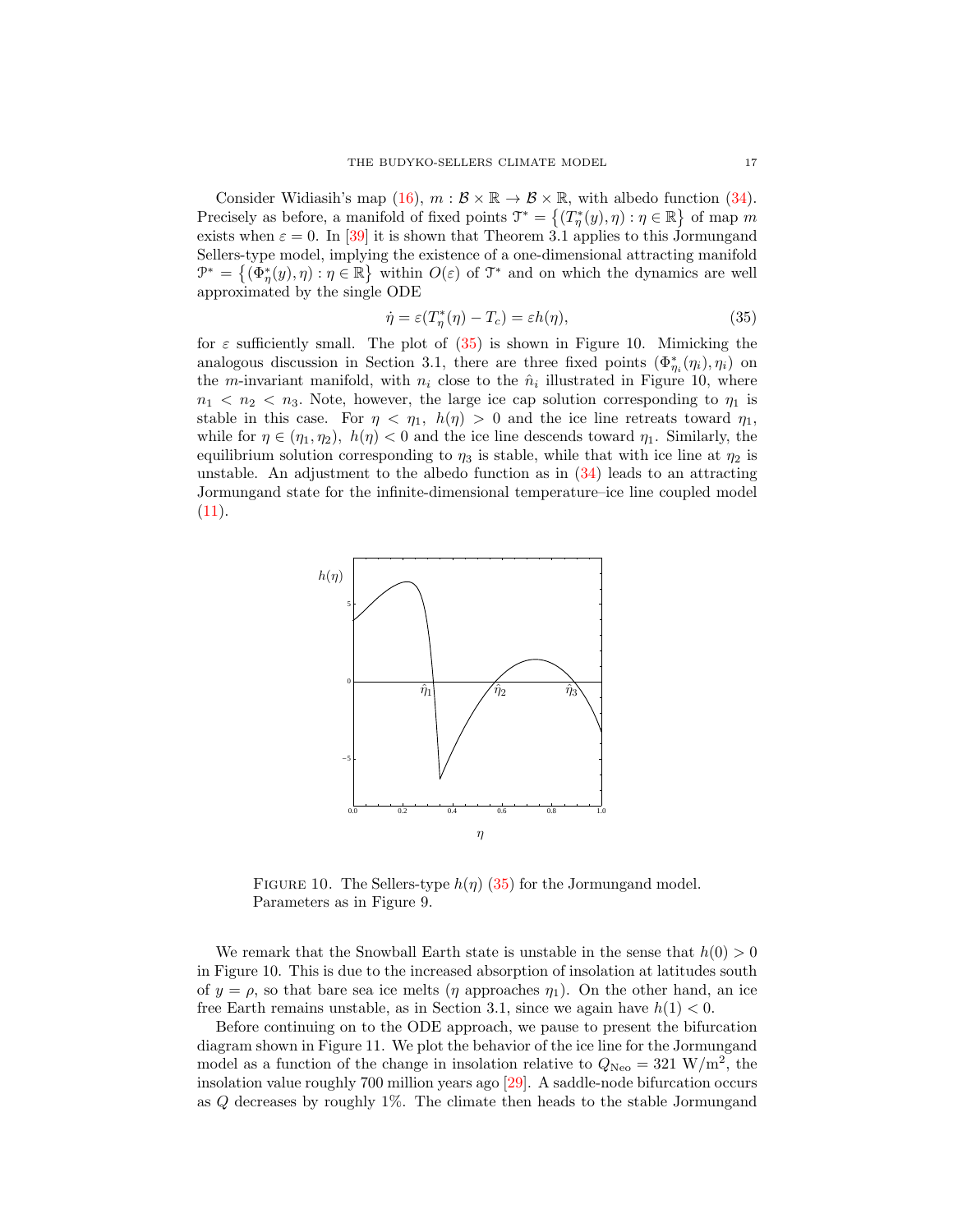state, however, rather than to a Snowball Earth, as Q decreases further. The stable Jormungand equilibrium disappears as Q decreases by about 5.5% in a second saddle-node bifurcation, at which point the systems heads to a Snowball Earth.



Figure 11. Bifurcations for the Sellers-type Jormungand model with albedo function  $(34)$  as a function of changes in the solar constant, relative to  $Q_{\text{Neo}} = 321 \text{ W/m}^2$ . Parameters as in Figure 9.

In the following sections we examine finite ODE approximations of two new Budyko-type coupled models designed for the Neoproterozoic Era. Each model makes use of discontinuous albedo functions analogous in spirit to [\(34\)](#page-15-0). In each case we show the equations admit an attracting Jormungand state, although the analysis leads to the theory of non-smooth dynamical systems.

4.2. Two theorems from non-smooth dynamical systems theory. We take a moment to state two theorems useful to the analyses to follow. We start with Filippov's Theorem, which we present in the context pertinent to our work (see [\[12\]](#page-28-21) for more general considerations).

Suppose  $\mathbb{R}^n$  can be separated into two subspaces  $S_-\,$  and  $S_+$  by a hypersurface Σ. Assume Σ is the level set of level 0 of a smooth function g, so that  $x \in Σ$  if and only if  $g(x) = 0$ . Let  $\mathbf{v}_{\pm} : S_{\pm} \to \mathbb{R}^n$  be smooth vector fields defined on  $S_{\pm}$ , and assume  $\mathbf{v}_{\pm}$  each extend smoothly to  $\Sigma$ . For  $x \in \mathbb{R}^n$ , consider the differential inclusion

<span id="page-17-0"></span>
$$
\dot{x} \in \mathbf{V}(x) = \begin{cases} \mathbf{v}_{-}(x), & x \in S_{-} \\ \{(1-q)\mathbf{v}_{-}(x) + q\mathbf{v}_{+}(x) : q \in [0,1]\}, & x \in \Sigma \\ \mathbf{v}_{+}(x), & x \in S_{+} . \end{cases}
$$
(36)

Solutions, while in  $S_$ , have flow described by  $\dot{x} = \mathbf{v}_-(x)$ , and solutions evolve according to  $\dot{x} = \mathbf{v}_+(x)$  while in  $S_+$ . For  $x \in \Sigma$ ,  $\dot{x}$  must lie in the closed convex hull of the two vectors  $\mathbf{v}_-(x)$  and  $\mathbf{v}_+(x)$  ( $\Sigma$  is called the *switching boundary*).

A solution to [\(36\)](#page-17-0) in the sense of Filippov is an absolutely continuous function  $x(t)$  satisfying  $\dot{x} \in V(x)$  for almost all t. (Note  $\dot{x}(t)$  is not defined at times for which  $x(t)$  arrives at or leaves  $\Sigma$ .) We recall the following existence theorem [\[2\]](#page-28-22).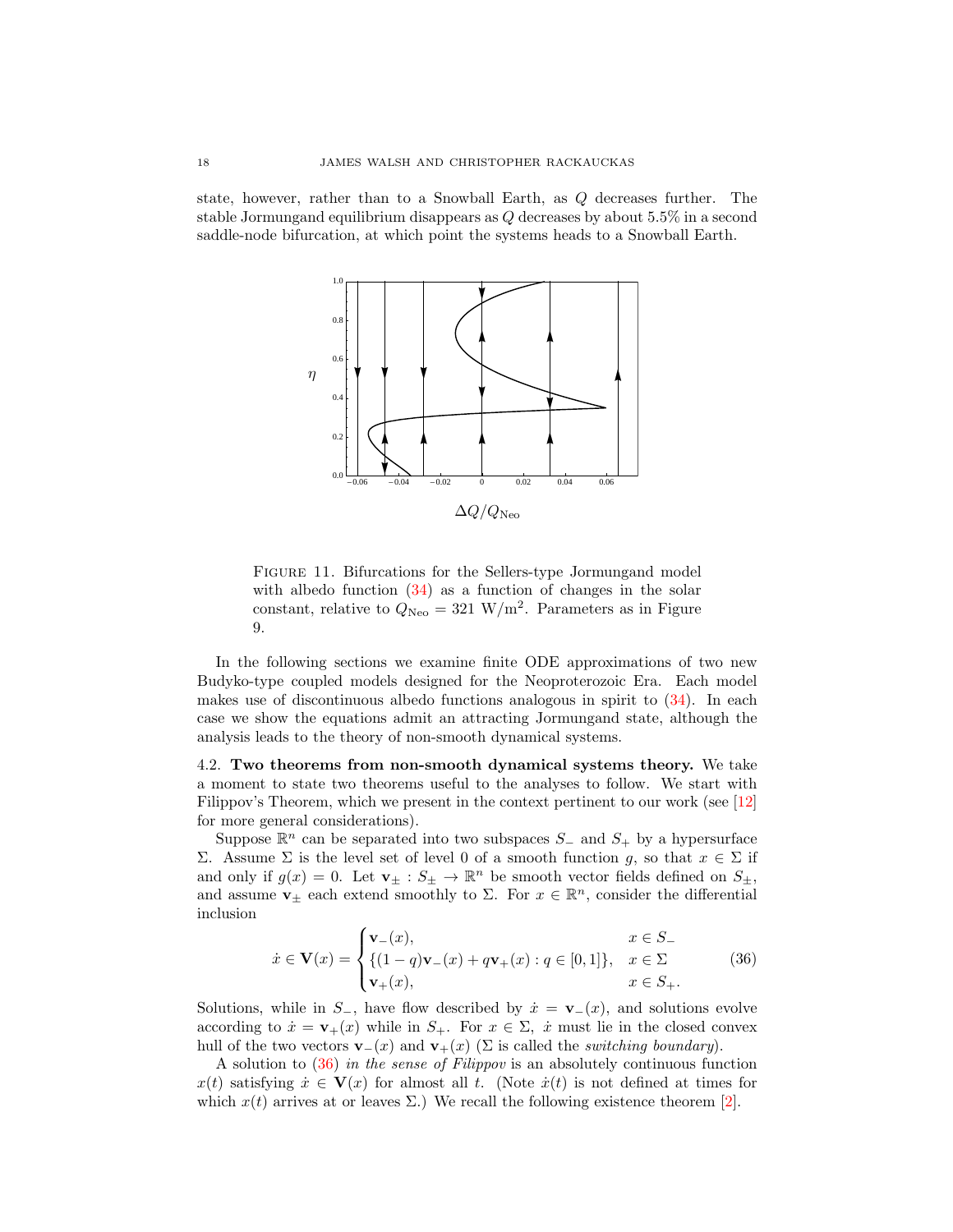**Theorem 4.1.** Assume the set-valued function  $V(x)$  is upper semi-continuous, and closed, convex and bounded for all  $x \in \mathbb{R}^n$ . Then for each  $x_0 \in \mathbb{R}^n$  there exists  $\tau > 0$ and an absolutely continuous function  $x(t)$  defined on  $[0, \tau]$ , which is a solution of the differential inclusion

<span id="page-18-2"></span>
$$
\dot{x} \in \mathbf{V}(x), \quad x(0) = x_0.
$$

**Remark 2.** (i) Theorem 4.1 holds with  $\mathbb{R}^n$  replaced by an open subset U of  $\mathbb{R}^n$ . (ii) If one assumes  $v_{\pm}$  are linearly bounded on  $S_{\pm}$  then, given that V is assumed to be bounded when set-valued (i.e., for  $x \in \Sigma$ ), there are constants  $c_1$  and  $c_2$  such that  $\|\mathbf{V}(x)\| \le c_1 \|x\| + c_2$  for all  $x \in \mathbb{R}^n$ . In this case solutions to [\(36\)](#page-17-0) exist on  $[0, \infty)$ .

We also recall the following result for ODEs with continuous, but non-smooth, right-hand side (Theorem 3.1 in [\[18\]](#page-28-23)).

**Theorem 4.2.** Suppose  $\mathbf{v} : \mathbb{R}^n \to \mathbb{R}^n$  is continuous, and let  $x_0 = x(0) \in \mathbb{R}^n$ . Then there is a solution of  $\dot{x} = \mathbf{v}(x)$  on the interval  $(-\delta, \delta)$  for some  $\delta > 0$ .

**Remark 3.** If one assumes in addition that  $\mathbf{v}(x)$  is linearly bounded and locally Lipschitz, then the solution guaranteed by Theorem 4.2 is both unique and defined on  $(-\infty, \infty)$ .

We now turn to the Budyko-type Jormungand model.

4.3. The Jormungand model: Instantaneous Budyko-type. Let  $\rho, \alpha_w, \alpha_i$ and  $\alpha_s$  be as defined previously. We first consider the corresponding analog of albedo function  $(9)$ , given by

$$
(\eta < \rho) \qquad (\rho \leq \eta)
$$
\n
$$
\alpha(y,\eta) = \begin{cases} \alpha_w, & y < \eta \\ \alpha_i, & \eta < y < \rho \\ \alpha_s, & \rho < y, \end{cases} \qquad \alpha(y,\eta) = \begin{cases} \alpha_w, & y < \eta \\ \alpha_s, & y > \eta. \end{cases} \qquad (37)
$$

The albedo has the appropriate average value at any point of discontinuity, akin to [\(9\)](#page-5-0). We use the term "instantaneous" since the albedo jumps from  $\alpha_s$  instantly to  $\alpha_i$  as  $\eta$  decreases through  $\rho$ .

As the analysis in the case  $\rho < \eta$  follows that presented in Section 3.2, we begin by assuming  $\eta < \rho$ . Approximate  $T(y, t)$  via expansions in the first two even Legendre polynomials

<span id="page-18-1"></span><span id="page-18-0"></span>
$$
T(y,t) = \begin{cases} U(y,t) = u_0(t)p_0(y) + u_2(t)p_2(y), & y < \eta \\ V(y,t) = v_0(t)p_0(y) + v_2(t)p_2(y), & \eta < y < \rho \\ W(y,t) = w_0(t)p_0(y) + w_2(t)p_2(y), & \rho < y. \end{cases}
$$
(38)

We set  $T(\eta, t) = (U(\eta, t) + V(\eta, t))/2$  and  $T(\rho, t) = (V(\rho, t) + W(\rho, t))/2$ . Substituting [\(38\)](#page-18-0) into Budyko's equation [\(2\)](#page-2-1) yields

$$
R(\dot{u}_0 p_0 + \dot{u}_2 p_2) = Qs(y)(1 - \alpha_w) - (A + BU) - C(U - T), \quad y < \eta \tag{39}
$$
\n
$$
R(\dot{v}_0 p_0 + \dot{v}_2 p_2) = Qs(y)(1 - \alpha_i) - (A + BV) - C(V - \overline{T}), \quad \eta < y < \rho
$$
\n
$$
R(\dot{w}_0 p_0 + \dot{w}_2 p_2) = Qs(y)(1 - \alpha_s) - (A + BW) - C(W - \overline{T}), \quad \rho < y,
$$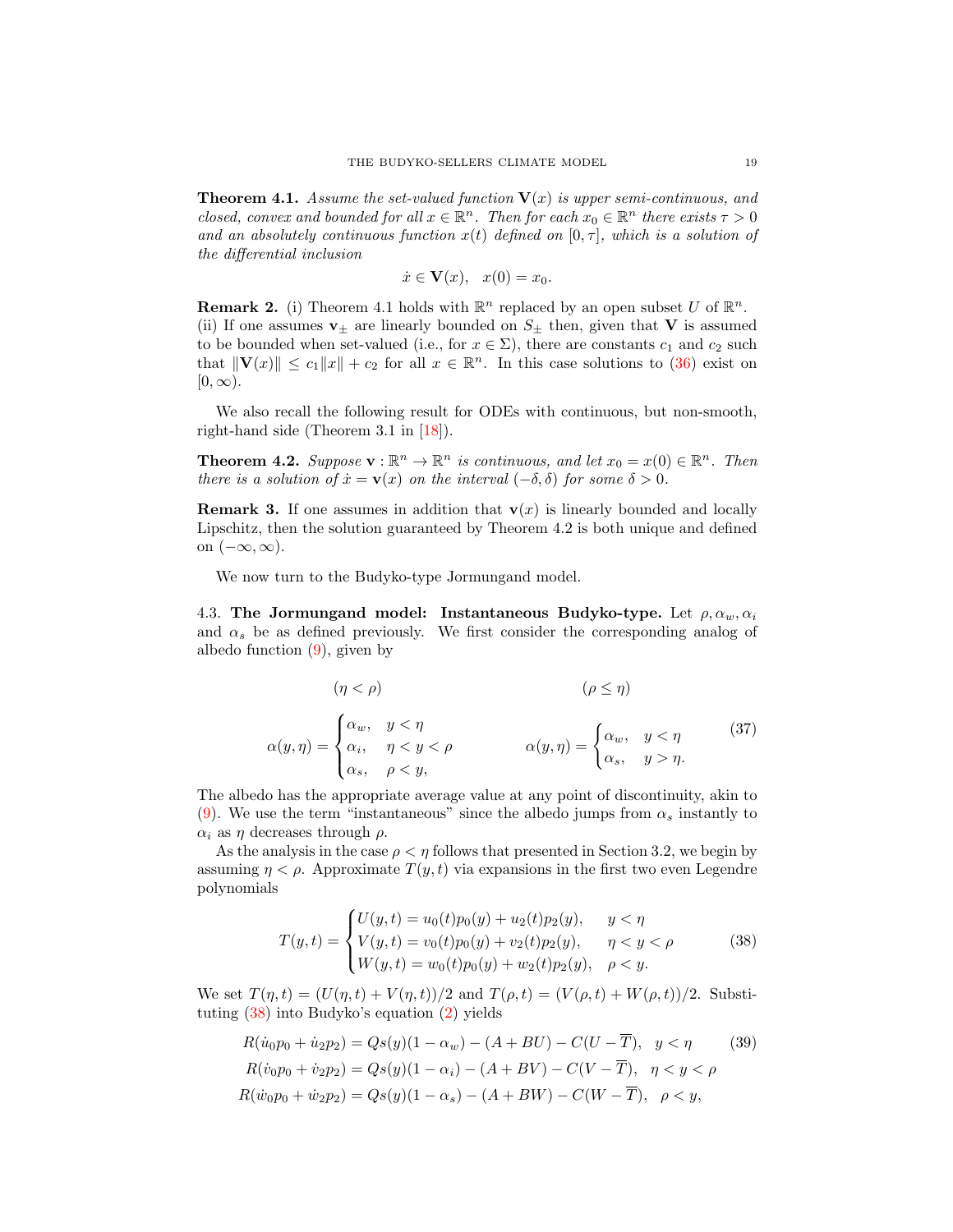where

$$
\overline{T} = \overline{T}(\eta) = \int_0^{\eta} U(y, t) dy + \int_{\eta}^{\rho} V(y, t) dy + \int_{\rho}^1 W(y, t) dy
$$
\n
$$
= w_0 + \eta (u_0 - v_0) + P_2(\eta) (u_2 - v_2) + \rho (v_0 - w_0) + P_2(\rho) (v_2 - w_2).
$$
\n(40)

We note, from [\(38\)](#page-18-0), we again have

<span id="page-19-2"></span><span id="page-19-1"></span><span id="page-19-0"></span>
$$
T(\eta) = \frac{1}{2}(u_0 + v_0) + \frac{1}{2}(u_2 + v_2)p_2(\eta)
$$
\n(41)

(suppressing the dependence on t once more). By equating the coefficients of  $p_0$ and  $p_2$ , respectively, in the equations in system  $(39)$ , one arrives at the system

$$
R\dot{u}_0 = Q(1 - \alpha_w) - A - (B + C)u_0 + C\overline{T}
$$
\n
$$
R\dot{v}_0 = Q(1 - \alpha_i) - A - (B + C)v_0 + C\overline{T}
$$
\n
$$
R\dot{w}_0 = Q(1 - \alpha_s) - A - (B + C)w_0 + C\overline{T}
$$
\n
$$
R\dot{u}_2 = Qs_2(1 - \alpha_w) - (B + C)u_2
$$
\n
$$
R\dot{v}_2 = Qs_2(1 - \alpha_i) - (B + C)v_2
$$
\n
$$
R\dot{w}_2 = Qs_2(1 - \alpha_s) - (B + C)w_2.
$$
\n(42)

We omit the elementary but tedious computations in the following. The change of variables  $x = \frac{1}{2}(u_0 + w_0), z_1 = u_0 - w_0$  transforms [\(42\)](#page-19-0) into

<span id="page-19-3"></span>
$$
R\dot{x} = Q(1 - \alpha_0) - A - (B + C)x + C\overline{T}
$$
\n(43)  
\n
$$
R\dot{z}_1 = Q(\alpha_s - \alpha_w) - (B + C)z_1
$$
\n
$$
R\dot{v}_0 = Q(1 - \alpha_i) - A - (B + C)v_0 + C\overline{T}
$$
\n
$$
R\dot{u}_2 = Qs_2(1 - \alpha_w) - (B + C)u_2
$$
\n
$$
R\dot{v}_2 = Qs_2(1 - \alpha_i) - (B + C)v_2
$$
\n
$$
R\dot{w}_2 = Qs_2(1 - \alpha_s) - (B + C)w_2,
$$
\n(43)

where  $\alpha_0 = \frac{1}{2}(\alpha_w + \alpha_s)$ , equation [\(40\)](#page-19-1) becomes

<span id="page-19-4"></span> $\overline{T}(\eta) = x + \frac{1}{2}z_1(\eta + \rho - 1) + (x - v_0)(\eta - \rho) + P_2(\eta)(u_2 - v_2) + P_2(\rho)(v_2 - w_2),$  (44) and [\(41\)](#page-19-2) becomes

<span id="page-19-6"></span><span id="page-19-5"></span>
$$
T(\eta) = \frac{1}{2}(x + \frac{1}{2}z_1 + v_0) + \frac{1}{2}(u_2 + v_2)p_2(\eta). \tag{45}
$$

The change of variables  $w = \frac{1}{2}(x + v_0)$ ,  $z_2 = x - v_0$  transforms [\(43\)](#page-19-3) into

$$
R\dot{w} = Q(1 - \alpha_1) - A - (B + C)w + C\overline{T}
$$
 (46a)

<span id="page-19-7"></span>
$$
R\dot{z}_2 = Q(\alpha_i - \alpha_0) - (B + C)z_2 \tag{46b}
$$

$$
R\dot{z}_1 = Q(\alpha_s - \alpha_w) - (B + C)z_1 \tag{46c}
$$

$$
R\dot{z}_1 = Q(\alpha_s - \alpha_w) - (B + C)z_1
$$
\n(46c)  
\n
$$
R\dot{u}_2 = Qs_2(1 - \alpha_w) - (B + C)u_2
$$
\n(46d)

$$
R\dot{v}_2 = Qs_2(1-\alpha_i) - (B+C)v_2
$$
 (46e)

$$
R\dot{w}_2 = Qs_2(1 - \alpha_s) - (B + C)w_2, \tag{46f}
$$

where  $\alpha_1 = \frac{1}{2}(\alpha_0 + \alpha_i)$ , equation [\(44\)](#page-19-4) becomes

<span id="page-19-8"></span>
$$
\overline{T}(\eta) = w + \frac{1}{2}z_1(\eta + \rho - 1) + z_2(\eta - \rho + \frac{1}{2}) + P_2(\eta)(u_2 - v_2) + P_2(\rho)(v_2 - w_2), \tag{47}
$$

and [\(45\)](#page-19-5) becomes

<span id="page-19-9"></span>
$$
T(\eta) = w + \frac{1}{4}z_1 + \frac{1}{2}(u_2 + v_2)p_2(\eta). \tag{48}
$$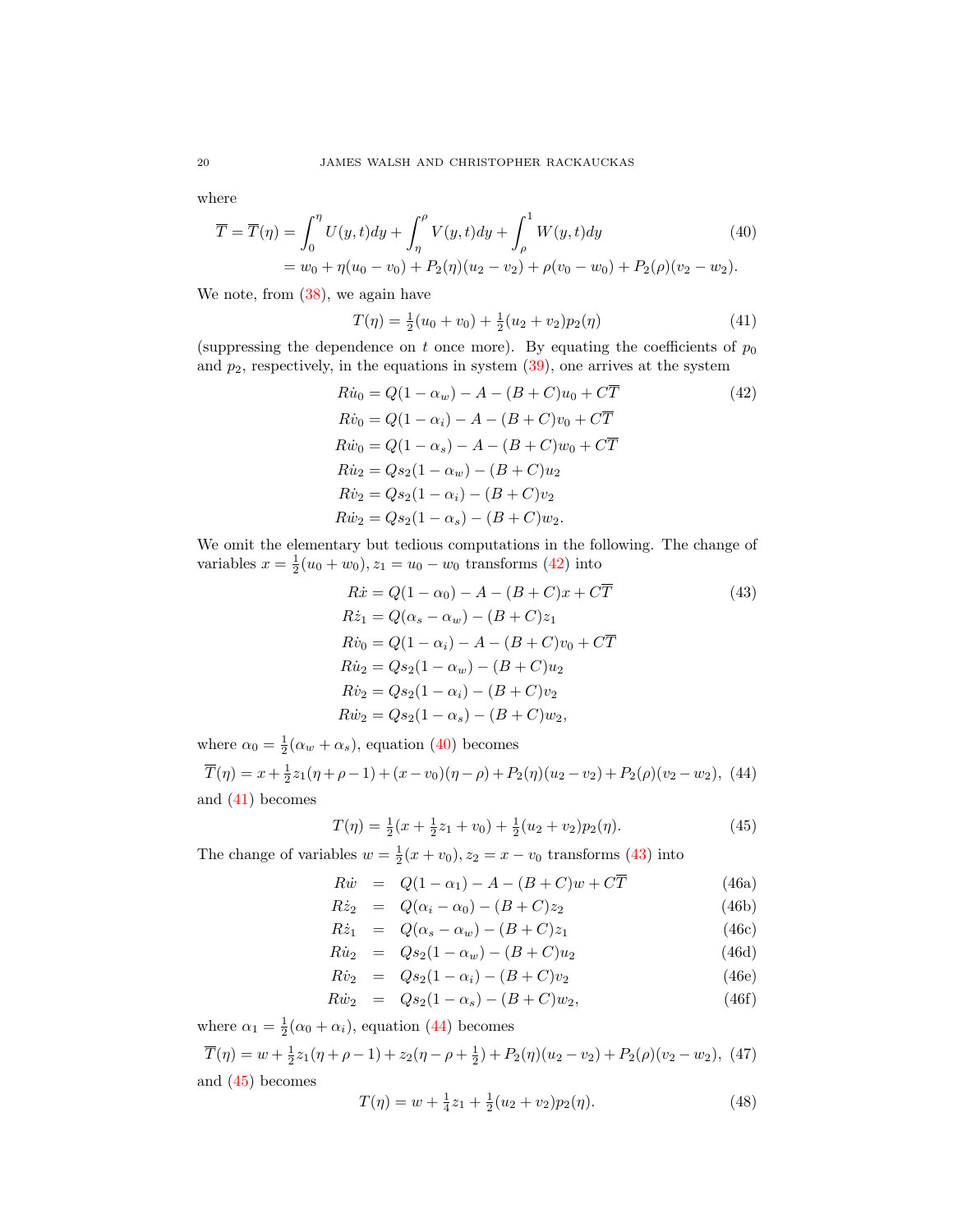Note that, as  $t \to \infty$ ,

<span id="page-20-1"></span><span id="page-20-0"></span>
$$
z_2(t) \to z_2^* = L(\alpha_i - \alpha_0), \ z_1(t) \to z_1^* = L(\alpha_s - \alpha_w), \ u_2(t) \to u_2^* = Ls_2(1 - \alpha_w), \ (49)
$$

$$
v_2(t) \to v_2^* = Ls_2(1 - \alpha_i), \text{ and } w_2(t) \to w_2^* = Ls_2(1 - \alpha_s),
$$

where  $L = Q/(B + C)$ . Thus [\(46\)](#page-19-6) admits a globally attracting invariant line on which the dynamics are governed by equation  $(46a)$  which, evaluating  $(47)$  at the five points given in [\(49\)](#page-20-0) and simplifying, becomes

$$
R\dot{w} = -B(w - F_{-}(\eta)),
$$
\n(50)

$$
F_{-}(\eta) = \frac{Q(1 - \alpha_{1}) - A}{B} + \frac{CL}{B} \left( \frac{1}{2} (\alpha_{s} - \alpha_{w}) (\eta + \rho - 1) + (\alpha_{i} - \alpha_{0}) (\eta - \rho + \frac{1}{2}) + s_{2} (\alpha_{i} - \alpha_{w}) P_{2}(\eta) + s_{2} (\alpha_{s} - \alpha_{i}) P_{2}(\rho) \right).
$$

Recalling that  $P_2(\eta)$  is given as in [\(22\)](#page-11-1), we note  $F_-(\eta)$  is a cubic polynomial in  $\eta$ .

As in Section 3.2, one can show the variable  $w$  is a translate of the global average temperature  $\overline{T}$  for fixed  $\eta$ . In addition, note that [\(50\)](#page-20-1) has an attracting equilibrium solution given by  $w^* = F_-(\eta)$  for each fixed  $\eta$ .

Preferred equilibrium solutions satisfy  $T(\eta) - T_c = 0$ , with  $T_c = 0$ °C for the Neoproterozoic Era. Substituting  $z_1^*, u_2^*$  and  $v_2^*$  into [\(48\)](#page-19-9) and simplifying,  $T(\eta) = 0$ is equivalent to

$$
w - G_{-}(\eta) = 0, \ G_{-}(\eta) = -L(\frac{1}{4}(\alpha_s - \alpha_w) + s_2(1 - \alpha_2)p_2(\eta)), \tag{51}
$$

<span id="page-20-2"></span>where  $\alpha_2 = \frac{1}{2}(\alpha_w + \alpha_i)$ ; note  $G_-(\eta)$  is a quadratic polynomial.

Thus for  $\eta < \rho$ , the intersection of the curves  $w = F_-(\eta)$  and  $w = G_-(\eta)$  yields any equilibria  $w^* = F_-(\eta)$  with  $T(\eta) = T_c$ . It can be rigorously shown that the cubic  $w = F_-(\eta)$  always lies above the quadratic  $w = G_-(\eta)$  for  $0 < \eta < \rho$  with parameters aligned with the Neoproterozoic Era (parameters are as in Figure 9). Equivalently, the system

<span id="page-20-4"></span>
$$
\dot{\eta} = \varepsilon (w - G_{-}(\eta))
$$
\n
$$
R\dot{w} = -B(w - F_{-}(\eta)),
$$
\n(52)

with  $G_-(\eta)$  as in [\(51\)](#page-20-2), has no equilibrium solutions with  $\eta \in (0, \rho)$  (see Figure 12).

As the analysis in the case  $\rho < \eta$  follows that presented in Section 3.2, we omit the details here. Beginning with approximation [\(20\)](#page-10-2), and using the same variables as in Section 3.2, there is an invariant line on which the dynamics are governed by  $R\dot{w} = -B(w - F_+(\eta))$ , with  $F_+(\eta)$  having the exact same form as  $F(\eta)$  in [\(29\)](#page-12-5). The search for preferred solutions leads to the system

<span id="page-20-5"></span>
$$
\dot{\eta} = \varepsilon (w - G_+(\eta))
$$
\n
$$
R\dot{w} = -B(w - F_+(\eta)),
$$
\n(53)

with  $G_{+}(\eta)$  equal to  $G(\eta)$  in [\(31\)](#page-12-3). There are two equilibrium solutions  $(\eta_i, w_i)$ ,  $i =$ 1, 2, given Neoproterozoic Era parameters, with  $\eta_1 \approx 0.57$  and  $\eta_2 \approx 0.89$  (see Figure 12).

The stability analysis at the rest points follows that presented in [\[25\]](#page-29-13). The Jacobian matrix  $J_i$  at  $(\eta_i, w_i)$  is

<span id="page-20-3"></span>
$$
J_i = \begin{bmatrix} -\varepsilon (G_+)'(\eta_i) & \varepsilon \\ B(F_+)'(\eta_i)/R & -B/R \end{bmatrix}.
$$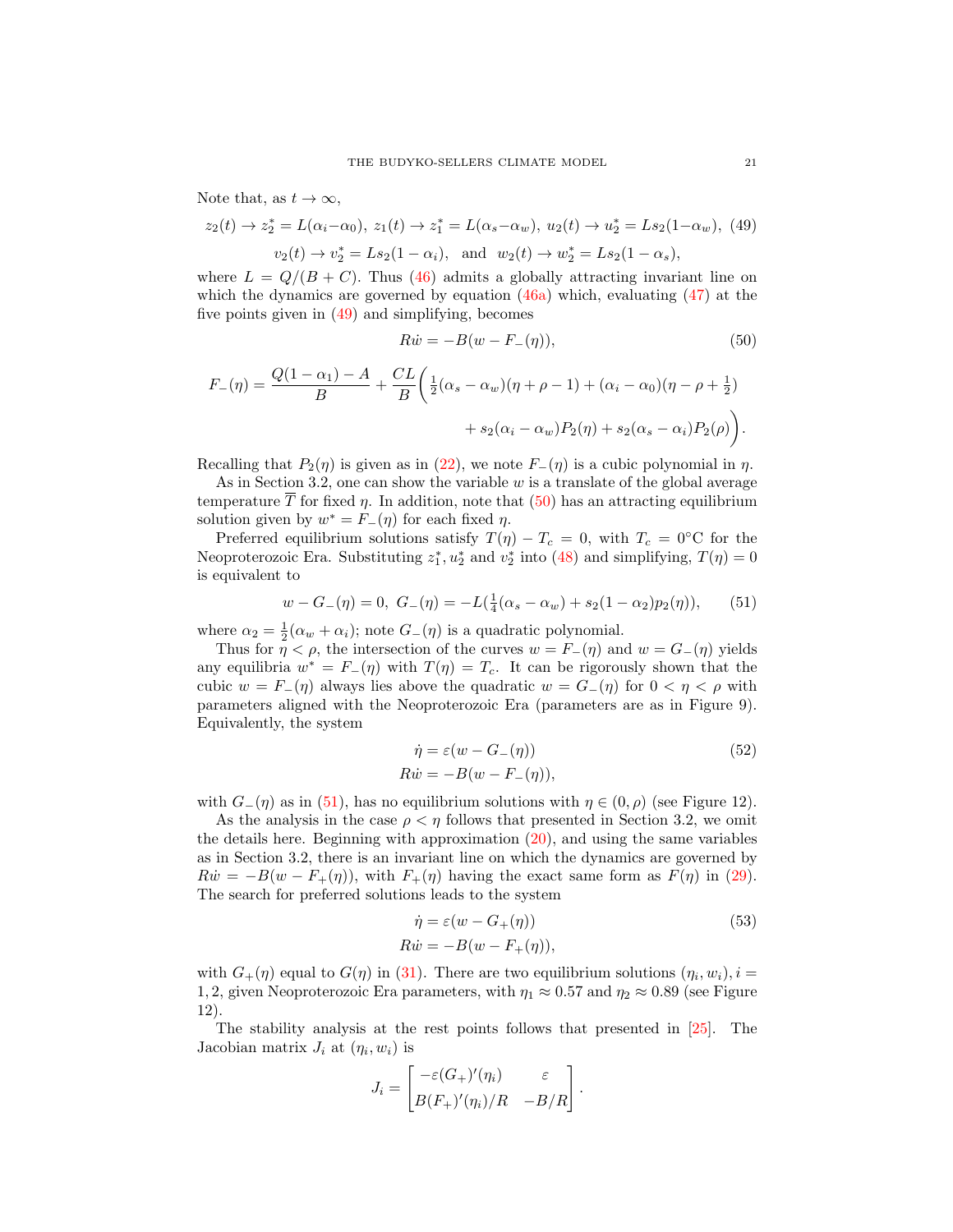

FIGURE 12. The Filippov system  $(54)$ . Dashed. w-nullclines. Dash-Dot.  $\eta$ -nullclines. The vector field is discontinuous on the line  $\Sigma$  given by  $\eta = \rho$ .

As  $(G_{+})'(\eta) > 0$  for any  $\eta > 0$ , we have  $\text{Tr}(J_i) < 0$ . Moreover,  $\det(J_i) = -\varepsilon B((F_+)'(\eta_i) - (G_+)'(\eta_i))/R.$ 

Assuming  $\eta \in (\rho, 1)$ , an elementary computation yields  $(F_{+})'(\eta) - (G_{+})'(\eta) > 0$ for  $\eta \in (\rho, \hat{\rho}), \ \hat{\rho} \approx 0.74$ . Thus  $\det(J_1) < 0$  and  $\det(J_2) > 0$ , implying  $(\eta_1, w_1)$  is a saddle and  $(\eta_2, w_2)$  is a sink for any  $\varepsilon > 0$ .

The choice of albedo function [\(37\)](#page-18-2) in the ODE approximation to the Jormungand coupled model leads to a vector field discontinuous on the line  $\Sigma$  given by  $\eta = \rho$ . Set

$$
\mathbf{v}_{\pm}(\eta, w) = (\varepsilon(w - G_{\pm}(\eta)), -B(w - F_{\pm}(\eta))/R),
$$

with "+" indicating  $\rho < \eta$  and "-" signifying  $\eta < \rho$ , as above. We then have a Filippov system given by the differential inclusion

$$
(\dot{\eta}, \dot{w}) \in \mathbf{V}(\eta, w) = \begin{cases} \mathbf{v}_{-}(\eta, w), & \eta < \rho \\ \{ (1 - q)\mathbf{v}_{-}(\rho, w) + q\mathbf{v}_{+}(\rho, w) : q \in [0, 1] \}, & \eta = \rho \\ \mathbf{v}_{+}(\eta, w), & \rho < \eta. \end{cases}
$$
(54)

Recalling that  $F_{\pm}(\eta)$  are cubic polynomials,  $G_{\pm}(\eta)$  are quadratics and  $\eta \in [0,1]$ , one easily checks the set map  $V$  is linearly bounded, closed, convex and uppersemicontinuous. Hence given an initial condition  $(\eta(0), w(0))$ , a solution in the sense of Filippov of [\(54\)](#page-20-3) exists by Theorem 4.1.

Let  $a_{\pm} = G_{\pm}(\rho)$  and  $b_{\pm} = F_{\pm}(\rho)$  denote the w-values of the intersections of the nullclines shown in Figure 12 with  $\Sigma$ . Note  $a_- < b_+ < b_- < a_+$  given our parameters. A solution of [\(54\)](#page-20-3) starting in the region  $\eta < \rho$  flows according to the smooth vector field **v**<sub>-</sub>. If this solution hits  $\Sigma$  above  $(\rho, a_+)$  or below  $(\rho, a_-)$  it crosses  $\Sigma$  transversally. Such solutions are continuous, but not smooth, at points  $(\rho, w)$ .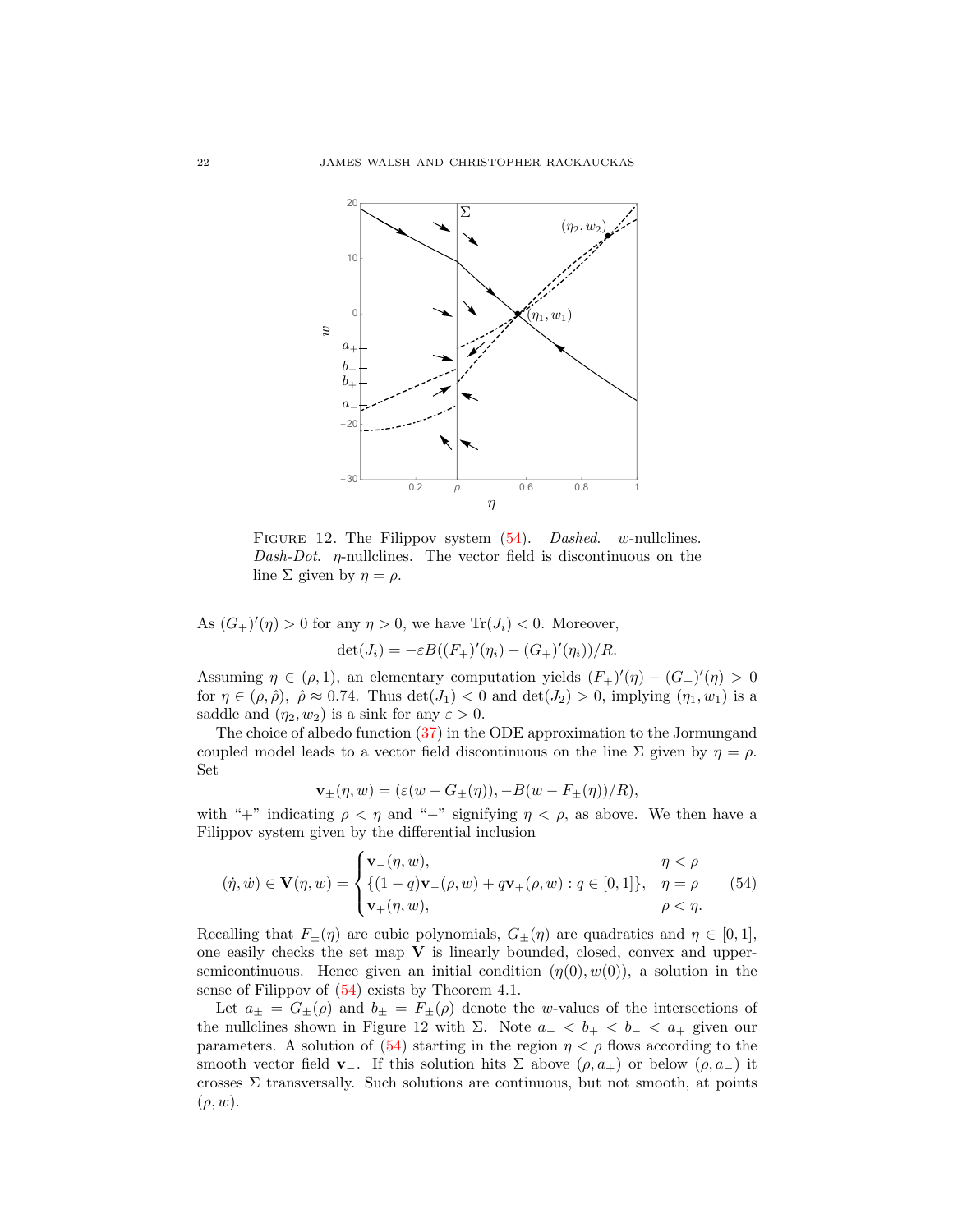The segment  $\{(\rho, w) : a_{-} \leq w \leq a_{+}\}\$ is an *attracting sliding region* for [\(54\)](#page-20-3), with solutions moving along  $\Sigma$  with time-derivative given by

<span id="page-22-1"></span>
$$
\mathbf{V}(\rho, w) = (1 - q)\mathbf{v}_-(\rho, w) + q\mathbf{v}_+(\rho, w)
$$

for appropriately chosen q. Referring to Figure 12, solutions slide downward on  $\Sigma$ for  $w \in (b_-, a_+)$  and upward for  $w \in (a_-, b_+).$ 

**Proposition 4.3** System [\(54\)](#page-20-3) admits a unique equilibrium solution  $(\rho, w^*)$  in the sliding region, with  $b_+ < w^* < b_-$ .

*Proof.* We must show  $\mathbf{0} \in \mathbf{V}(\rho, w)$ , that is, there is a unique  $q \in [0, 1]$  and  $w^*$  with  $\mathbf{0} = (1 - q)\mathbf{v}_-(\rho, w^*) + q\mathbf{v}_+(\rho, w^*)$ . This simplifies to the linear system

$$
\begin{cases} (b_{-} - b_{+})q - w^{*} = -b_{+} \\ (a_{+} - a_{-})q + w^{*} = a_{+}, \end{cases}
$$

which yields

$$
q = \frac{a_+ - b_+}{a_+ - b_+ + b_- - a_-}.
$$

Note  $q \in (0,1)$  as  $a_+ - b_+ > 0$  and  $b_- - a_- > 0$ . As  $\mathbf{v}_+(\rho, w)$  and  $\mathbf{v}_-(\rho, w)$  both point downward for  $w \in (b_-, a_+)$  and both point upward for  $w \in (a_-, b_+), w^*$  must lie between  $b_+$  and  $b_-$ .

We see the (non-smooth) stable manifold  $W^s(\eta_1, w_1)$  of the saddle point  $(\eta_1, w_1)$ separates basins of attraction of the two stable equilibria  $(\rho, w^*)$  and  $(\eta_2, w_2)$ . A solution crossing  $\Sigma$  from left to right above  $W^s(\eta_1, w_1)$  arrives at  $\eta = \rho$  with the "temperature" w large enough so that the ice continues to recede, with  $\eta$  heading toward the small ice cap solution having  $\eta = \eta_2$ .

A solution crossing  $\Sigma$  just below  $W^s(\eta_1, w_1)$  as  $\eta$  increases also has a w-value large enough so that the ice continues to melt. In this case, however, ice starts to form once the trajectory passes through the  $\eta$ -nullcline. The ice line then descends and the trajectory hits  $\Sigma$  in finite time, with  $\eta$  remaining fixed at  $\rho$  while the temperature adjusts  $(w \to w^*)$ . In this model,  $(\rho, w^*)$  represents the stable Jormungand state.

This behavior is in contrast to that of the model with albedo function [\(9\)](#page-5-0) (Section 3.2), in which case the trajectory starting just below the upper branch of  $W^s(\eta_1, w_1)$ heads toward the Snowball Earth scenario ( $\eta \rightarrow 0$ ) once the ice line "turns around" (recall Figure 7).

Alternatively, one can apply Fenichel's Theorem 3.2 to each of the systems [\(52\)](#page-20-4) and [\(53\)](#page-20-5), finding that each separately has an attracting invariant one-dimensional manifold  $\Lambda^{\varepsilon}_{\pm}$  on which the respective dynamics are well approximated by

$$
\dot{\eta} = \varepsilon (F_{\pm}(\eta) - G_{\pm}(\eta)) = \varepsilon h_{\pm}(\eta). \tag{55}
$$

The plots of  $h_{\pm}(\eta)$  are shown in Figure 13; note  $h_{-}(\rho) \neq h_{+}(\rho)$ . Filippov's Theorem can be applied the one-dimensional differential inclusion

<span id="page-22-0"></span>
$$
\dot{\eta} \in h(\eta) = \begin{cases} h_{-}(\eta), & \eta < \rho \\ \{(1 - q)(h_{-})'(\rho) + q(h_{+})'(\rho) : q \in [0, 1]\}, & \eta = \rho \\ h_{+}(\eta), & \rho < \eta \end{cases}
$$
(56)

to find that solutions with  $\eta(0) \in (0, \eta_1)$  hit  $\eta = \rho$  in finite time. (As  $\varepsilon$  is small, the corresponding w-values would lie between  $w = a_-\text{ and } w = a_+.$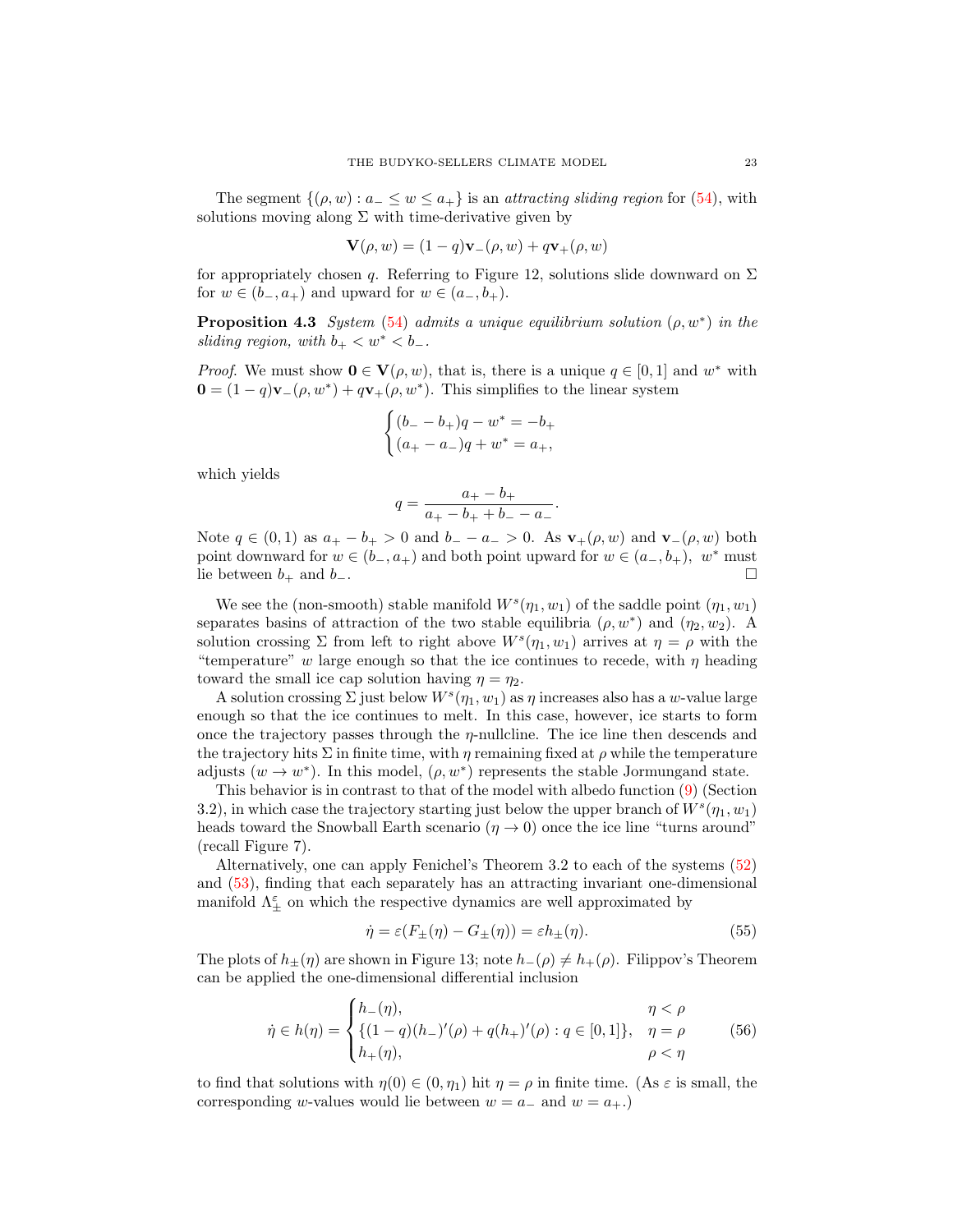

FIGURE 13. The function  $h(\eta)$  for differential inclusion [\(56\)](#page-22-0).  $h(\eta) = h_-(\eta)$  for  $\eta < \rho$ ;  $h(\eta) = h_+(\eta)$  for  $\rho < \eta$ . Parameters as in Figure 9.

The instinctive adjustment in the albedo function from  $(9)$  to  $(37)$  to model the glacial episodes of the Neoproterozoic Era yields a stable Jormungand state when approximating [\(11\)](#page-7-2) via ODEs. This approach, however, leads to a discontinuous vector field, with the large ice cap equilibrium solution sitting at  $\eta = \rho$ . An alternative to this instantaneous change in albedo as  $\eta$  passes through  $\rho$  could encompass a transitional phase. In the following section we argue that such a model is indeed appropriate for these periods of vast glacial extent by taking the role of Hadley cells into consideration. We present a new Budyko-type EBM that admits a stable, large ice cap equilibrium solution in the following section.

4.4. The Jormungand model: Transitional Budyko-type. The overturning circulations in the atmosphere, in which warm air rises at the equator and sinks at more northerly latitudes, are known as *Hadley cells*. As the warmer, moist air rises near the equator the water vapor condenses and precipitates out. The descending column of air in the northern boundary region of the Hadley cell is thus drier so that, as argued in [\[1\]](#page-28-12), ice forming below  $y = \rho$  would not be covered in snow, on average. Abbot et al state, "... it is atmospheric dynamics that set the boundary between high-albedo snow and low-albedo bare sea ice."

In related work, Poulsen and Jacobs found the Hadley circulation intensified as the sea ice advanced into low latitudes in simulations with a coupled GCM–sea ice model [\[30\]](#page-29-15). We use this idea in temperature–ice line EBM [\(11\)](#page-7-2) by incorporating a transitional phase in the albedo, from  $\alpha_s$  to  $\alpha_i$ , as  $\eta$  decreases through  $\rho$ . Specifically, we set

<span id="page-23-0"></span>
$$
(\eta < \rho) \qquad (\rho \leq \eta) \n\alpha(y,\eta) = \begin{cases} \alpha_w, & y < \eta \\ \alpha_i(\eta), & \eta < y < \rho \\ \alpha_s, & \rho < y, \end{cases} \qquad \alpha(y,\eta) = \begin{cases} \alpha_w, & y < \eta \\ \alpha_s, & y > \eta, \end{cases} \qquad (57)
$$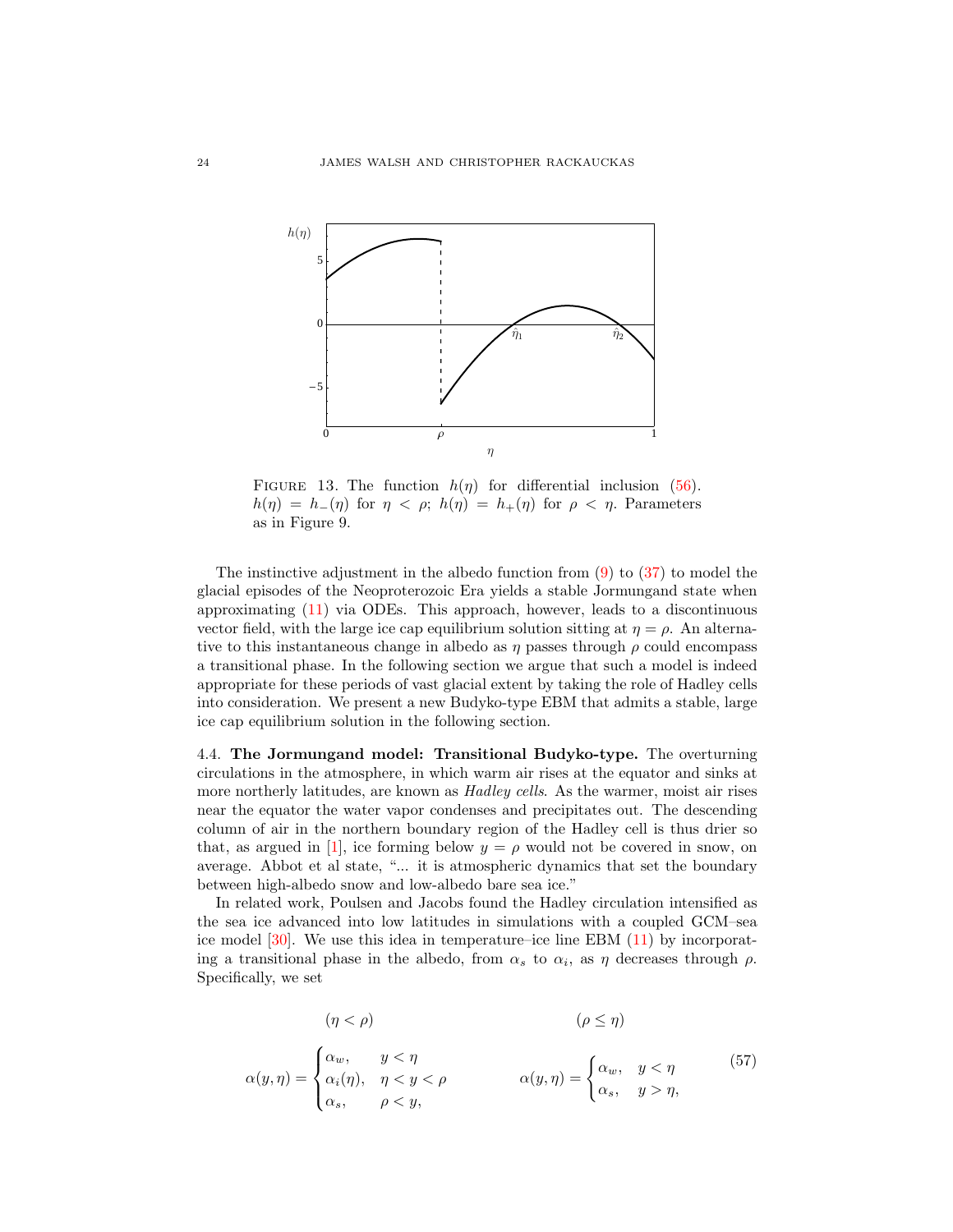with

<span id="page-24-0"></span>
$$
\alpha_i(\eta) = \alpha_i + \eta(\alpha_s - \alpha_i)/\rho.
$$

As in previous cases, the albedo is equal to the appropriate average at  $y = \eta$  and  $y = \rho$ ; for example,  $\alpha(\eta, \eta) = \frac{1}{2}(\alpha_w + \alpha_i(\eta))$  when  $\eta < \rho$ .

Note  $\alpha_i(\eta)$  decreases linearly from  $\alpha_s$  to  $\alpha_i$  as  $\eta$  descends from  $y = \rho$  to the equator, rather than instantaneously as in Section 4.3. Once again, a Snowball Earth would have bare sea ice from the equator to  $y = \rho$ , and snow-covered ice poleward of  $y = \rho$ .

We analyze  $(11)$  with albedo function  $(57)$  via ODE approximations. Assume first that  $\eta < \rho$ . Taking the representation of  $T(y, t)$  in [\(38\)](#page-18-0), one follows the derivation presented in Section 4.3, up to and including the first two changes of variables

$$
\begin{cases}\n x = \frac{1}{2}(u_0 + w_0) \\
 z_1 = u_0 - w_0\n\end{cases}\n\quad \text{and} \quad\n\begin{cases}\n w = \frac{1}{2}(x + v_0) \\
 z_2 = x - v_0,\n\end{cases}
$$

to arrive at

$$
R\dot{w} = Q(1 - \alpha_1(\eta)) - A - (B + C)w + C\overline{T}
$$
(58)  
\n
$$
R\dot{z}_2 = Q(\alpha_i(\eta) - \alpha_0) - (B + C)z_2
$$
  
\n
$$
R\dot{z}_1 = Q(\alpha_s - \alpha_w) - (B + C)z_1
$$
  
\n
$$
R\dot{u}_2 = Qs_2(1 - \alpha_w) - (B + C)u_2
$$
  
\n
$$
R\dot{v}_2 = Qs_2(1 - \alpha_i(\eta)) - (B + C)v_2
$$
  
\n
$$
R\dot{w}_2 = Qs_2(1 - \alpha_s) - (B + C)w_2.
$$

In system  $(58)$ ,

<span id="page-24-1"></span>
$$
\alpha_1(\eta) = \frac{1}{2}(\alpha_0 + \alpha_i(\eta)),
$$

T is given by equation [\(47\)](#page-19-8), and  $T(\eta)$  is given by [\(48\)](#page-19-9). Note the similarity of equations [\(58\)](#page-24-0) to [\(46\)](#page-19-6), the only difference being the replacement of  $\alpha_i$  with  $\alpha_i(\eta)$ . Letting  $z_3 = s_2z_2 + v_2$ , system [\(58\)](#page-24-0) becomes

$$
R\dot{w} = Q(1 - \alpha_1(\eta)) - A - (B + C)w + C\overline{T}
$$
(59)  
\n
$$
R\dot{v}_2 = Qs_2(1 - \alpha_i(\eta)) - (B + C)v_2
$$
  
\n
$$
R\dot{z}_3 = Qs_2(1 - \alpha_0) - (B + C)z_3
$$
  
\n
$$
R\dot{z}_1 = Q(\alpha_s - \alpha_w) - (B + C)z_1
$$
  
\n
$$
R\dot{u}_2 = Qs_2(1 - \alpha_w) - (B + C)u_2
$$
  
\n
$$
R\dot{w}_2 = Qs_2(1 - \alpha_s) - (B + C)w_2,
$$

with

<span id="page-24-2"></span>
$$
\overline{T}(\eta) = w + \frac{1}{2}z_1(\eta + \rho - 1) + \frac{1}{s_2}(z_3 - v_2)(\eta - \rho + \frac{1}{2}) + P_2(\eta)(u_2 - v_2) + P_2(\rho)(v_2 - w_2),
$$
 (60) and

<span id="page-24-3"></span>
$$
T(\eta) = w + \frac{1}{4}z_1 + \frac{1}{2}(u_2 + v_2)p_2(\eta). \tag{61}
$$

System [\(59\)](#page-24-1) admits a globally attracting invariant plane Π, on which

<span id="page-24-4"></span>
$$
z_3 = z_3^* = Ls_2(1 - \alpha_0), \ z_1 = z_1^* = L(\alpha_s - \alpha_w),
$$
  

$$
u_2 = u_2^* = Ls_2(1 - \alpha_w) \text{ and } w_2 = w_2^* = Ls_2(1 - \alpha_s).
$$

In addition, [\(60\)](#page-24-2) becomes

$$
\overline{T}(\eta) = w + \frac{1}{2}L(\alpha_s - \alpha_w)(\eta + \rho - 1) + \frac{1}{s_2}(Ls_2(1 - \alpha_0) - v_2)(\eta - \rho + \frac{1}{2})
$$
(62)  
+  $P_2(\eta)(Ls_2(1 - \alpha_w) - v_2) + P_2(\rho)(v_2 - Ls_2(1 - \alpha_s)),$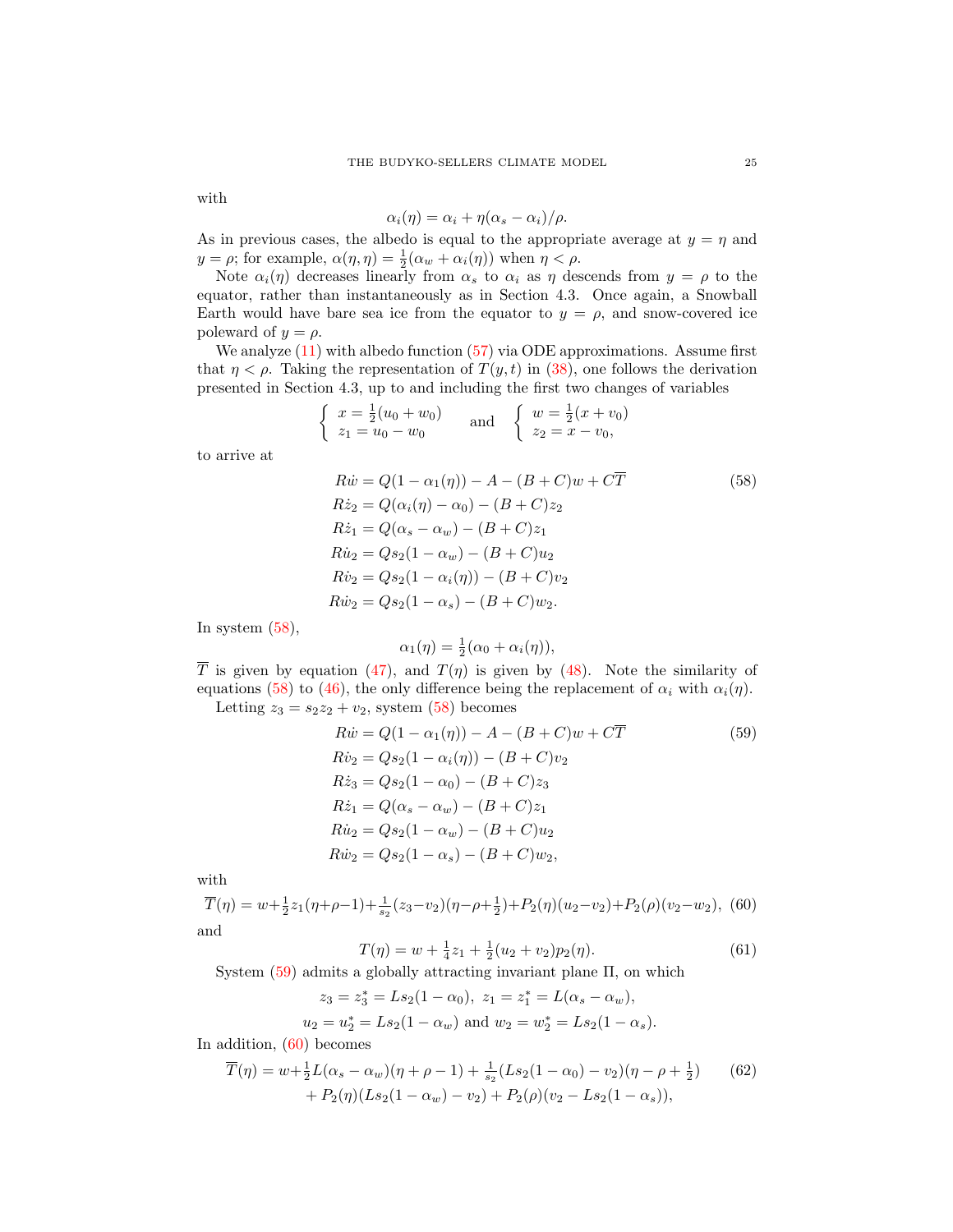and the temperature at the ice line [\(61\)](#page-24-3) becomes

<span id="page-25-0"></span>
$$
T(\eta) = w + \frac{1}{4}L(\alpha_s - \alpha_w) + \frac{1}{2}(Ls_2(1 - \alpha_w) + v_2)p_2(\eta),
$$

on Π.

One can rewrite the  $(w, v_2)$ -system on  $\Pi$  as

$$
R\dot{w} = -B(w - F_{-}(\eta, v_2))
$$
  
\n
$$
R\dot{v}_2 = -(B + C)(v_2 - H_{-}(\eta)),
$$

where

$$
F_{-}(\eta, v_2) = \frac{Q(1 - \alpha_1(\eta)) - A}{B} + \frac{C}{B}(\overline{T} - w)
$$

(note by [\(62\)](#page-24-4)  $\overline{T} - w$  is a function of  $\eta$  and  $v_2$ ), and  $H_-(\eta) = Ls_2(1 - \alpha_i(\eta))$ . For fixed  $\eta$ , we have a globally attracting curve of rest points  $w^* = F_-(\eta, H_-(\eta))$ (which we note is a 4th degree polynomial). Preferred equilibrium solutions again satisfy  $T(\eta) = T_c = 0$ °C, which can be written  $w = G_-(\eta, H(\eta))$  with

$$
G_{-}(\eta, v_2) = -\frac{1}{4}L(\alpha_s - \alpha_w) - \frac{1}{2}(Ls_2(1 - \alpha_w) + v_2)p_2(\eta)
$$

(note  $G_-(\eta, H_-(\eta))$ ) is a cubic polynomial in  $\eta$ ). This leads to consideration of the function

$$
h_{-}(\eta) = F_{-}(\eta, H_{-}(\eta)) - G_{-}(\eta, H_{-}(\eta)).
$$

By Fenichel's Theorem 3.2, the system

$$
\dot{\eta} = \varepsilon (w - G_{-}(\eta, v_2))
$$
\n
$$
R\dot{w} = -B(w - F_{-}(\eta, v_2))
$$
\n
$$
R\dot{v}_2 = -(B + C)(v_2 - H_{-}(\eta))
$$
\n(63)

admits an attracting invariant manifold for sufficiently small  $\varepsilon$ , on which the dynamics are prescribed by a single ODE of the form

$$
\dot{\eta} = \varepsilon (h_-(\eta) + O(\varepsilon)).
$$

With the parameters aligned with the Neoproterozoic Era,  $\dot{\eta} = \varepsilon h_-(\eta)$  has an equilibrium point at  $\hat{\eta}_s \approx 0.069$ , so that [\(63\)](#page-25-0) has an equilibrium solution at which  $\eta = \eta_s \approx \hat{\eta}_s$  (see Figure 14).

When  $\varepsilon = 0$  the eigenvalues at rest points  $(\eta, F_-(\eta, H_-(\eta)), H_-(\eta))$  of [\(63\)](#page-25-0) are  $\lambda_1 = 0, \lambda_2 = -B$  and  $\lambda_3 = -(B+C)/R$ . Thus for small  $\varepsilon$ , eigenvalues  $\lambda_2$  and  $\lambda_3$  of the Jacobian at the rest point  $P_s = (\eta_s, F_-(\eta_s, H_-(\eta_s)), H_-(\eta_s))$  will still be negative. The remaining eigenvalue can be written in the form  $\lambda_1 = \varepsilon (h_-)'(\eta_s) +$  $O(\varepsilon^2)$ . As  $(h_{-})'(\eta_s) < 0$ , we have  $\lambda_1 < 0$ , and hence  $P_s$  is a sink for system [\(63\)](#page-25-0). In this scenario  $P_s$  represents the stable Jormungand state.

The case  $\rho < \eta$  follows as before, with the ODE approximation of [\(11\)](#page-7-2) well approximated on the invariant manifold by

$$
\dot{\eta} = \varepsilon h_+(\eta),
$$

with  $h_+(\eta)$  as in [\(55\)](#page-22-1). There is a stable small ice cap equilibrium solution ( $\eta = \eta_2$ ), and a saddle rest point with a larger ice cap  $(\eta = \eta_1)$ ; see Figure 14). That the curve plotted in Figure 14 is continuous (though non-smooth) at  $\eta = \rho$  stems from the fact

$$
\lim_{\eta \to \rho^-} \alpha(\eta, \eta) = \frac{1}{2} (\alpha_w + \alpha_s) = \lim_{\eta \to \rho^+} \alpha(\eta, \eta),
$$

that is, the albedo at the ice line is a continuous function of  $\eta$  at  $\rho$  (compare with [\(37\)](#page-18-2) and Figure 13).

$$
^{26}
$$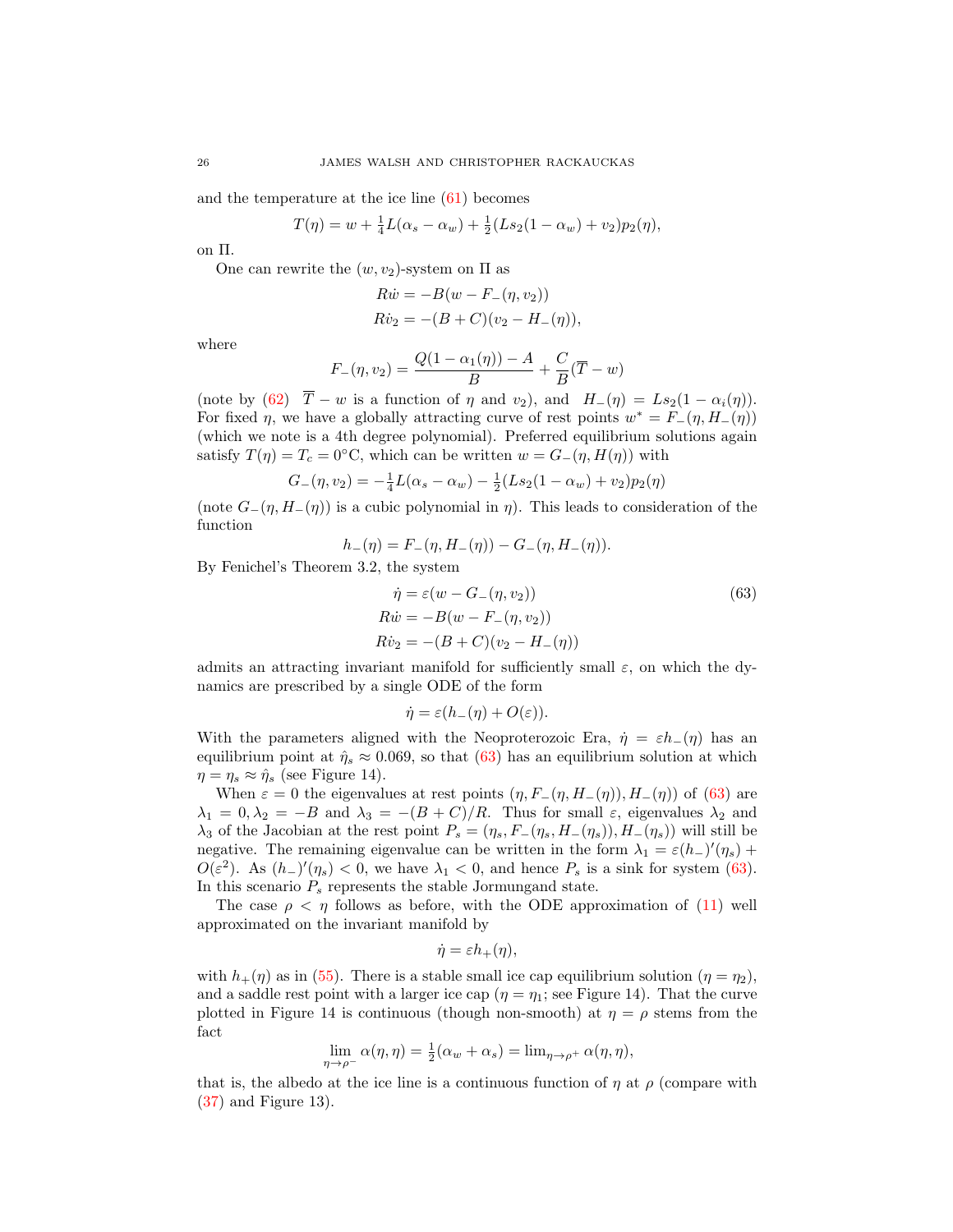

FIGURE 14. The function  $h(\eta)$  for the transitional [\(57\)](#page-23-0) Budykotype coupled model.  $h(\eta) = h_-(\eta)$  for  $\eta < \rho$ ;  $h(\eta) = h_+(\eta)$  for  $\rho \leq \eta$ . Parameters as in Figure 9.

The approximations represented by  $h_{\pm}(\eta)$  are only within  $O(\varepsilon)$  of the  $(\eta, w, v_2)$ system on the invariant manifolds  $\Lambda_{\pm}^{\epsilon}$ , respectively. Hence the functions  $h_{-}^{\epsilon}(\eta)$  and  $h^{\varepsilon}_{+}(\eta)$  whose graphs provide  $\Lambda^{\varepsilon}_{\pm}$  for small  $\varepsilon$  need not satisfy  $h^{\varepsilon}_{-}(\rho) = h^{\varepsilon}_{+}(\rho)$ . In this case we would again have a one-dimensional Filippov system, as in Section 4.3. We note

$$
0\in \{(1-q)(h^\varepsilon_-)'(\rho)+q(h^\varepsilon_+)'(\rho):q\in[0,1]\}
$$

since  $(h^{\varepsilon})'(\rho)$  and  $(h^{\varepsilon})'(\rho)$  have opposite signs. A solution with  $\eta(0) \in (\rho, n_1)$ would reach  $\eta = \rho$  in finite forward time, while a solution with  $\eta(0) \in (\eta_s, \rho)$  would reach  $\eta = \rho$  in finite backward time. This Filippov equilibrium solution attracts from the right and repels from the left in this case, in contrast to that depicted in Figure 13.

If  $h^{\varepsilon}_{-}(\rho) = h^{\varepsilon}_{+}(\rho)$  then  $(0, \eta_1)$  is in the stable set of  $\eta = \eta_s$ . The function

$$
h^{\varepsilon}(\eta) = \begin{cases} h^{\varepsilon}_{-}(\eta), & \eta < \rho \\ h^{\varepsilon}_{+}(\eta), & \rho \leq \eta \end{cases}
$$

is continuous, linearly bounded and locally Lipschitz on  $(0, 1)$  in this case (following from the fact  $h_-(\eta)$  and  $h_+(\eta)$  are quartic and cubic polynomials, respectively, and Fenichel's Theorem 3.2). By Theorem 4.2, given  $\eta_0 \in (0, \eta_1)$  there is a unique solution of  $\eta = \varepsilon h^{\varepsilon}(\eta)$  defined for all  $t \in \mathbb{R}$  and satisfying  $\eta(0) = \eta_0$ . Given  $h^{\varepsilon}(\eta) < 0$ on  $(\eta_s, \eta_1)$  and  $h^{\epsilon}(\eta) > 0$  on  $(0, \eta_s)$ , the ice line monotonically approaches  $\eta = \eta_s$ from either side.

We see the transitional albedo function  $(57)$  leads to a stable ice cap with ice edge close to the equator. This stands in contrast to the result arrived at when using the instantaneous albedo function [\(37\)](#page-18-2), in which case the (Fillipov) stable equilibrium solution satisfied  $\eta_s = \rho$ . The much larger stable ice cap in the transitional albedo setting is a consequence of the progression from  $\alpha_s$  to  $\alpha_i$  as  $\eta$  decreases through  $\rho$ . This leads to an overall increase in planetary albedo relative to that when using [\(37\)](#page-18-2), thereby lowering the temperature to a significant extent.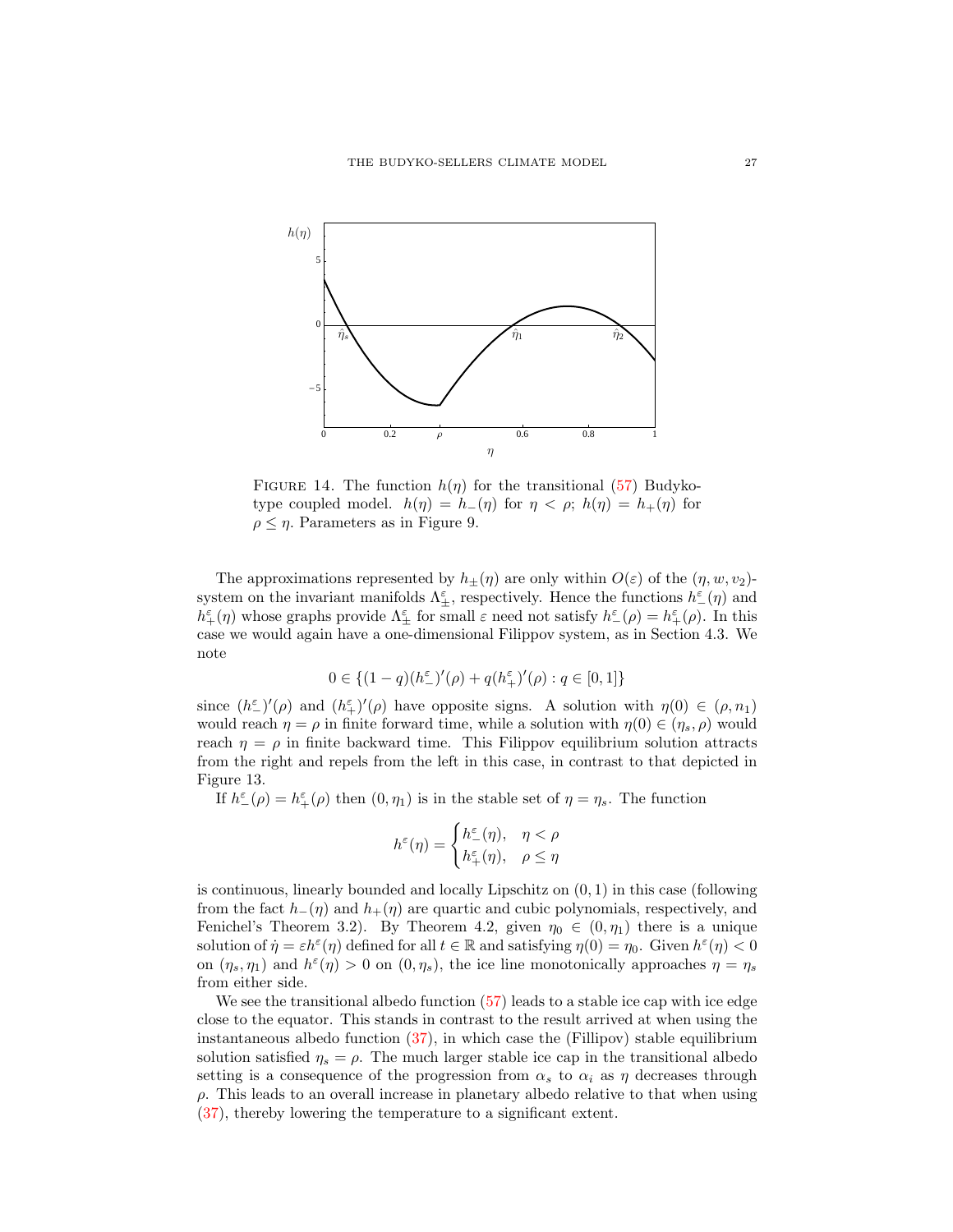5. Conclusion. The models of Budyko and Sellers are remarkable in that they allow for a far-reaching investigation into the role of major climate components such as ice-albedo feedback, despite being conceptual in nature. With today's climate parameters, for example, Budyko's model exhibits an equilibrium temperature profile for which the ice line is in the vicinity of the southern edge of today's Arctic ice cap. E. Widiasih introduced a dynamic ice line that allowed her to prove the small ice cap equilibrium is attracting in an appropriately defined function space setting. She proved that temperature-ice line pairs approach equilibrium, with the ice line in the Arctic, assuming the relaxation time of the ice sheet was sufficiently large (that is,  $\varepsilon$  in [\(11\)](#page-7-2) is sufficiently small) relative to changes in temperature.

Historically, many have analyzed the Budyko-Sellers temperature model by introducing approximations of model functions via finite Legendre polynomial expansions, thereby converting the PDE to a finite system of ODEs. McGehee and Widiasih were the first to use such an approach to analyze the coupled temperatureice line model [\(11\)](#page-7-2). Among their findings was the existence of a stable, small ice cap equilibrium solution for the approximating system of ODEs for all  $\varepsilon > 0$ .

Surprisingly, the Budyko-Sellers model is also effective when modeling the extreme glacial events of the Neoproterozoic Era, as first introduced by Abbot, Voigt and Koll. Due to the relative paucity of precipitation in a latitudinal band centered around 15-20◦ during these very cold times, ice forming in lower latitudes would generally be bare, and would therefore have a lower albedo. Via GCM simulations, the corresponding increase in absorbed insolation near the ice line was shown by Abbot et al to be sufficient to halt the advance of the ice sheet shy of the equator.

A Sellers-type albedo function incorporating bare sea ice was introduced in [\[39\]](#page-29-14), where it was shown that Widiasih's Theorem 3.1 could be applied. The result was a proof of the existence of an attracting temperature-ice line pair with the ice line in tropical latitudes. Thus in the function space setting, the coupled model [\(11\)](#page-7-2) was able to recreate what had first been realized via simulations with a GCM.

We have also introduced two new Budyko-type albedo functions appropriate for the Neoproterozoic glacial epochs. The instantaneous Budyko-type model is the natural generalization of the standard albedo function typically used with Budyko's equation. In this setting Filippov's theory of differential inclusions was invoked to prove the ODE approximation to the coupled equations [\(11\)](#page-7-2) had a stable (Filippov) equilibrium solution. In this case the ice line at equilibrium rests precisely at the latitude at which the albedo switches from that of bare sea ice to that of snowcovered ice.

Again working with ODE approximations, and motivated by consideration of the behavior of Hadley cells as the glacier descends to lower latitudes, we introduced a transitional Budyko-type model. Here we relied on the theory of geometric singular perturbations to prove the existence of an attracting rest point with ice line near the equator. Thus for both Budyko-type albedo functions, we proved the existence of an attracting "Jormungand" equilibrium state for the ODE approximation to system [\(11\)](#page-7-2). These results correlate well with the function space treatment of the Jormungand model in [\[39\]](#page-29-14).

It is reasonable to wonder how the inclusion of land masses might affect the behavior of solutions to [\(11\)](#page-7-2). Starting with the simplest geometric configuration, an annulus of land was incorporated into the coupled model in the function space setting in [\[39\]](#page-29-14). The idea was to make an appropriate adjustment to the albedo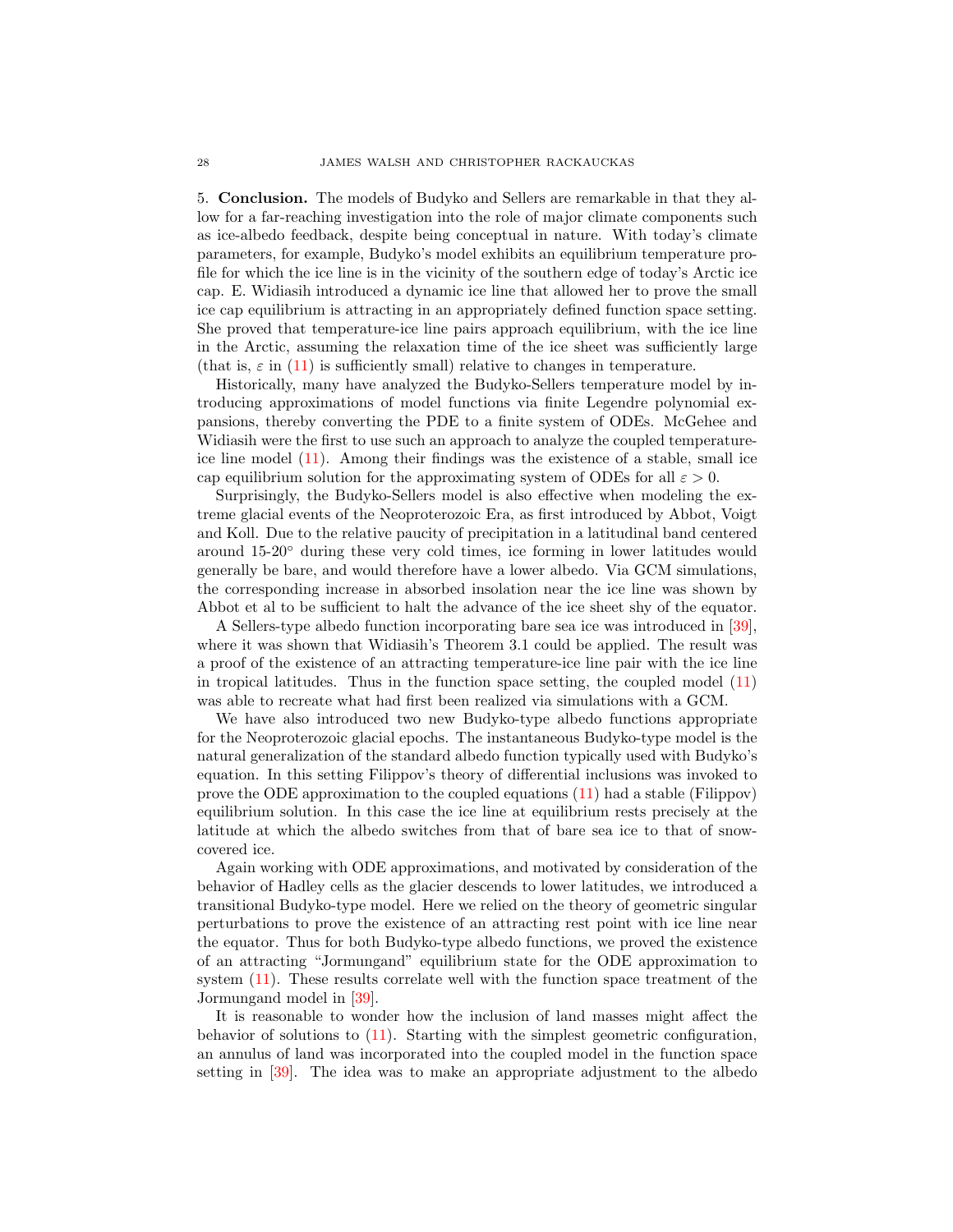function, one that still renders the model accessible to analysis. The ODE approximations introduced by McGehee and Widiasih and advanced in this article would provide another fruitful line of inquiry into the study of the model in the case in which land was included.

Acknowledgments. We recognize and appreciate the support of the Mathematics of Climate Research Network.

#### REFERENCES

- <span id="page-28-12"></span>[1] D. Abbot, A. Viogt and D. Koll, [The Jormungand global climate state and implications for](http://dx.doi.org/10.1029/2011JD015927) [Neoproterozoic glaciations,](http://dx.doi.org/10.1029/2011JD015927) J. Geophys. Res., 116 (2011), p25.
- <span id="page-28-22"></span>[\[2\]](http://www.ams.org/mathscinet-getitem?mr=MR755330&return=pdf) J.-P. Aubin and A. Cellina, [Differential Inclusions](http://dx.doi.org/10.1007/978-3-642-69512-4), Grundlehren der mathematischen Wissenschaften, 264, Springer-Verlag, Berlin, 1984.
- <span id="page-28-4"></span>[\[3\]](http://www.ams.org/mathscinet-getitem?mr=MR2425049&return=pdf) H. Broer and R. Vitolo, [Dynamical systems modeling of low-frequency variability in low-order](http://dx.doi.org/10.3934/dcdsb.2008.10.401) [atmospheric models,](http://dx.doi.org/10.3934/dcdsb.2008.10.401) Disc. Cont. Dyn. Syst. B, 10 (2008), 401–419.
- <span id="page-28-5"></span>[\[4\]](http://www.ams.org/mathscinet-getitem?mr=MR2799543&return=pdf) H. Broer, H. Dijkstra, C. Simó, A. Sterk and R. Vitolo, [The dynamics of a low-order model](http://dx.doi.org/10.3934/dcdsb.2011.16.73) [for the Atlantic multidecadal oscillation,](http://dx.doi.org/10.3934/dcdsb.2011.16.73) Disc. Cont. Dyn. Syst. B, 16 (2011), 73-107.
- <span id="page-28-11"></span>[5] M. I. Budyko, The effect of solar radiation variation on the climate of the Earth, Tellus, 5 (1969), 611–619.
- <span id="page-28-6"></span>[\[6\]](http://www.ams.org/mathscinet-getitem?mr=MR1635366&return=pdf) J. Díaz, ed., [The Mathematics of Models for Climatology and Environment](http://dx.doi.org/10.1007/978-3-642-60603-8), Springer-Verlag (published in cooperation with NATO Scientific Affairs Division), Berlin, Germany and New York, NY, USA, 1997.
- <span id="page-28-7"></span>[\[7\]](http://www.ams.org/mathscinet-getitem?mr=MR2211199&return=pdf) J. Díaz, G. Hetzer and L. Tello, [An energy balance climate model with hysteresis,](http://dx.doi.org/10.1016/j.na.2005.07.038) Nonlin. Anal., 64 (2006), 2053–2074.
- <span id="page-28-8"></span>[\[8\]](http://www.ams.org/mathscinet-getitem?mr=MR1875706&return=pdf) J. Díaz and L. Tello, [Infinitely many solutions for a simple climate model via a shooting](http://dx.doi.org/10.1002/mma.289) [method,](http://dx.doi.org/10.1002/mma.289) Math. Meth. Appl. Sci., 25 (2002), 327–334.
- <span id="page-28-9"></span>[\[9\]](http://www.ams.org/mathscinet-getitem?mr=MR2379904&return=pdf) J. Díaz and L. Tello, [On a climate model with a dynamic nonlinear diffusive boundary con](http://dx.doi.org/10.3934/dcdss.2008.1.253)[dition,](http://dx.doi.org/10.3934/dcdss.2008.1.253) Disc. Cont. Dyn. Syst. S, 1 (2008), 253–262.
- <span id="page-28-18"></span>[\[10\]](http://www.ams.org/mathscinet-getitem?mr=MR0287106&return=pdf) N. Fenichel, [Persistence and smoothness of invariant manifolds for flows,](http://dx.doi.org/10.1512/iumj.1972.21.21017) Indiana Univ. Math. Journal, **21** (1971), 193-226.
- <span id="page-28-19"></span>[\[11\]](http://www.ams.org/mathscinet-getitem?mr=MR524817&return=pdf) N. Fenichel, [Geometric singular perturbation theory for ordinary differential equations,](http://dx.doi.org/10.1016/0022-0396(79)90152-9) J. Diff. Eq.,  $31$  (1979), 53-98.
- <span id="page-28-21"></span>[12] A. F. Filippov, Differential equations with discontinuous right-hand side, Amer. Math. Soc. Trans. Ser. 2, 42 (1964), 199–123.
- <span id="page-28-15"></span>[\[13\]](http://www.ams.org/mathscinet-getitem?mr=MR878761&return=pdf) M. Ghil and S. Childress, [Topics in Geophysical Fluid Dynamics: Atmospheric Dynamics,](http://dx.doi.org/10.1007/978-1-4612-1052-8) [Dynamo Theory, and Climate Dynamics](http://dx.doi.org/10.1007/978-1-4612-1052-8), Springer-Verlag, New York, NY, USA, 1987.
- <span id="page-28-1"></span>[14] I. Held, Simplicity among complexity, Science, **343** (2014), 1206–1207.
- <span id="page-28-13"></span>[15] I. Held and M. Suarez, Simple albedo feedback models of the icecaps, Tellus, 26 (1974), 613–629.
- <span id="page-28-10"></span>[\[16\]](http://www.ams.org/mathscinet-getitem?mr=MR2918929&return=pdf) G. Hetzer, [Trajectory attractors of energy balance climate models with bio-feedback,](http://dx.doi.org/10.7153/dea-03-35) Differ. Equ. Appl.,  $3$  (2011), 565–579.
- <span id="page-28-20"></span>[\[17\]](http://www.ams.org/mathscinet-getitem?mr=MR1374108&return=pdf) C. K. R. T. Jones, [Geometric singular perturbation theory,](http://dx.doi.org/10.1007/BFb0095239) in Dynamical Systems, Montecatini Terme (ed. L. Arnold), Lecture Notes in Mathematics, 1609, Springer-Verlag, Berlin, 1995, 44–118.
- <span id="page-28-23"></span>[\[18\]](http://www.ams.org/mathscinet-getitem?mr=MR2103797&return=pdf) R. I. Leine and H. Nijmeijer, *[Dynamics and Bifurcations of Non-smooth Mechanical Systems](http://dx.doi.org/10.1007/978-3-540-44398-8)*, Springer-Verlag, Berlin, Germany and New York, NY, USA, 2004.
- <span id="page-28-14"></span>[19] R. Q. Lin and G. North, [A study of abrupt climate change in a simple nonlinear climate](http://dx.doi.org/10.1007/BF00211062) [model,](http://dx.doi.org/10.1007/BF00211062) Climate Dynamics, 4 (1990), 253–261.
- <span id="page-28-2"></span>[20] E. Lorenz, Irregularity: A fundamental property of the atmosphere, Tellus, 36A (1984), 98–110.
- <span id="page-28-3"></span>[21] L. Maas, A simple model for the three-dimensional, thermally and wind-driven ocean circulation, Tellus, 46A (1994), 671–680.
- <span id="page-28-0"></span>[22] C. Macilwain, [A touch of the random,](http://dx.doi.org/10.1126/science.344.6189.1221) Science, **344** (2014), 1221-1223.
- <span id="page-28-17"></span>[23] R. McGehee, see [http://www-users.math.umn.edu/~mcgehee/Seminars/ClimateChange/](http://www-users.math.umn.edu/~mcgehee/Seminars/ClimateChange/presentations/2012-2Fall/20121106Handouts.pdf) [presentations/2012-2Fall/20121106Handouts.pdf](http://www-users.math.umn.edu/~mcgehee/Seminars/ClimateChange/presentations/2012-2Fall/20121106Handouts.pdf).
- <span id="page-28-16"></span>[\[24\]](http://www.ams.org/mathscinet-getitem?mr=MR2967461&return=pdf) R. McGehee and C. Lehman, [A paleoclimate model of ice-albedo feedback forced by variations](http://dx.doi.org/10.1137/10079879X) [in Earth's orbit,](http://dx.doi.org/10.1137/10079879X) SIAM J. Appl. Dyn. Syst., 11 (2012), 684–707.